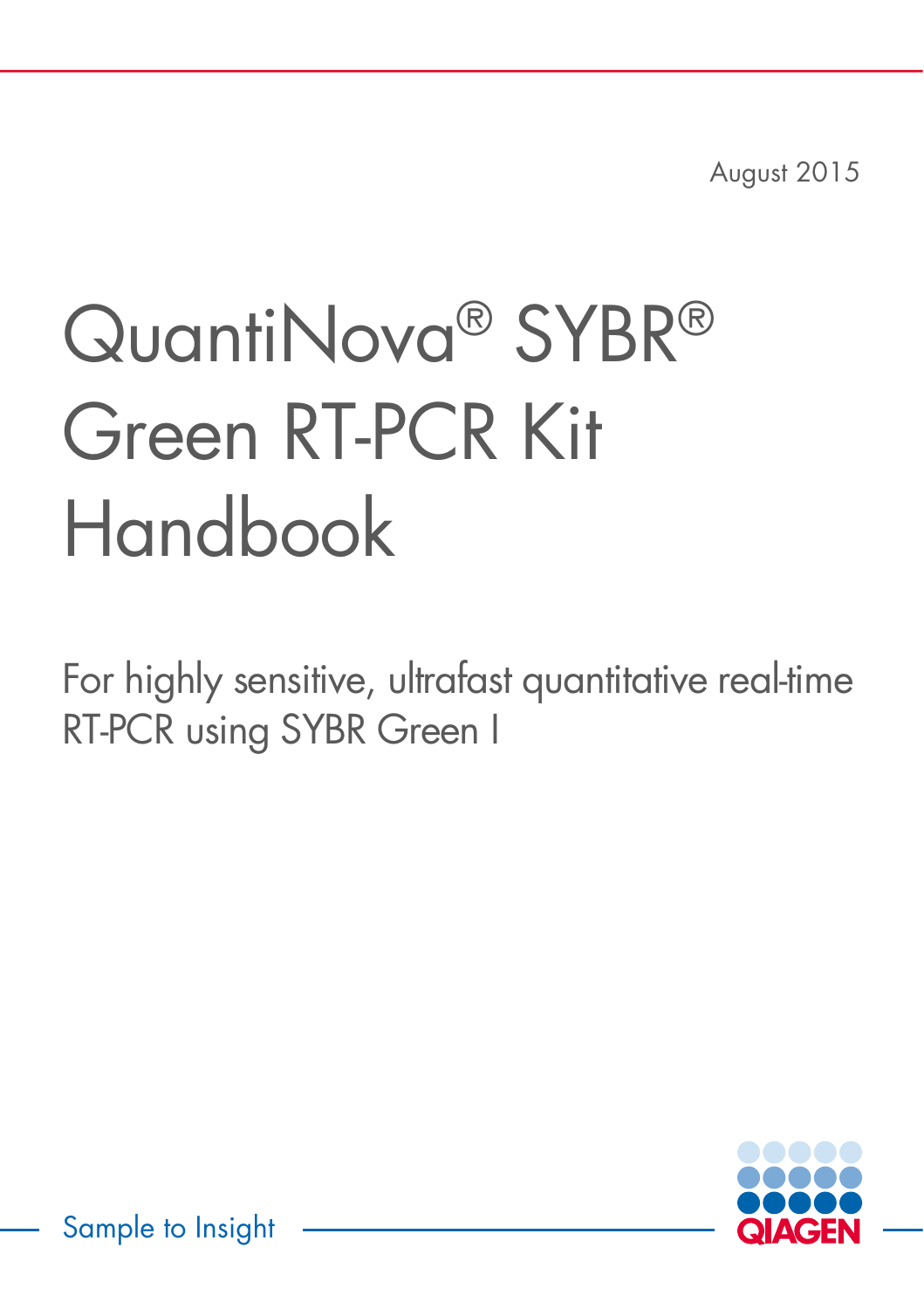### Contents

| Appendix A: Reaction Setup Using Master Mix Containing High Concentration of ROX 22 |  |
|-------------------------------------------------------------------------------------|--|
|                                                                                     |  |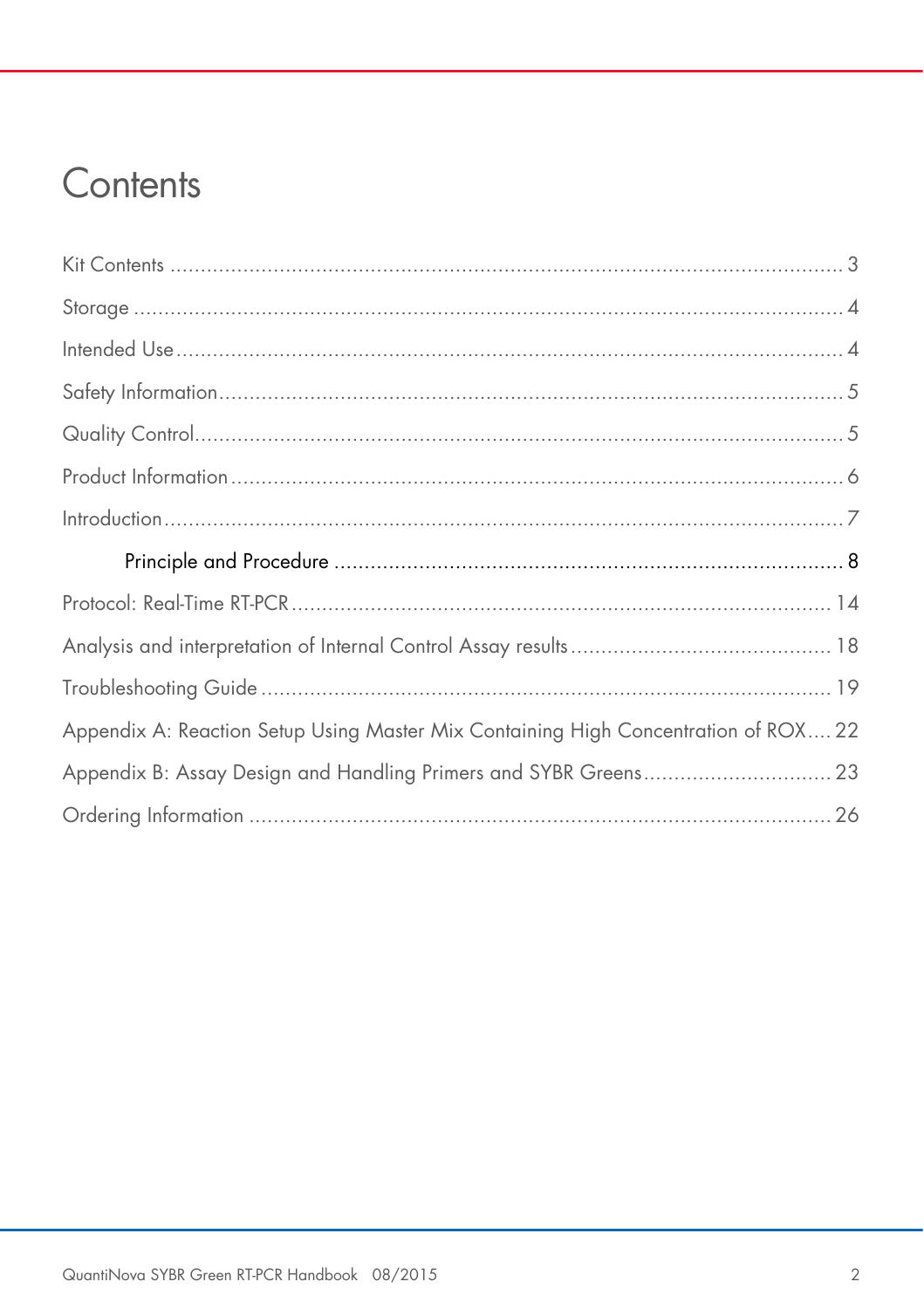## Kit Contents

| QuantiNova SYBR Green RT-PCR Kit                                                                                                                                                                                                               | (100)          | (500)             | (2500)             |
|------------------------------------------------------------------------------------------------------------------------------------------------------------------------------------------------------------------------------------------------|----------------|-------------------|--------------------|
| Catalog No.                                                                                                                                                                                                                                    | 208152         | 208154            | 208156             |
| Number of reactions (20 µl/10 µl)                                                                                                                                                                                                              | 100/200        | 500/1000          | 2500/5000          |
| 2x QuantiNova SYBR Green RT-PCR Master Mix,<br>containing QuantiNova DNA Polymerase composed of:<br>Tag DNA Polymerase, QuantiNova Antibody,<br>QuantiNova Guard, QuantiNova SYBR Green RT-PCR<br>Buffer and dNTP mix (dATP, dCTP, dGTP, dTTP) | $1 \text{ ml}$ | $3 \times 1.7$ ml | $15 \times 17$ ml  |
| 100x QuantiNova RT Mix, containing HotStaRT-Script<br>Reverse Transcriptase and RNase Inhibitor                                                                                                                                                | $20$ $\mu$     | $100$ pl          | $5 \times 100 \mu$ |
| QuantiNova Yellow Template Dilution Buffer                                                                                                                                                                                                     | 500 µl         | 500 µl            | $5 \times 500$ µ   |
| QuantiNova Internal Control RNA                                                                                                                                                                                                                | $20 \mu$       | $100$ pl          | $5 \times 100 \mu$ |
| QuantiNova ROX™ Reference Dye                                                                                                                                                                                                                  | $250$ $\mu$    | $1 \text{ ml}$    | $5 \times 1$ ml    |
| <b>RNase-Free Water</b>                                                                                                                                                                                                                        | $1.9$ ml       | $2 \times 1.9$ ml | $10 \times 1.9$ ml |
| Quick-Start Protocol QuantiNova SYBR Green RT-PCR                                                                                                                                                                                              |                |                   |                    |
| Quick-Start Protocol QuantiNova IC & Assay                                                                                                                                                                                                     |                |                   |                    |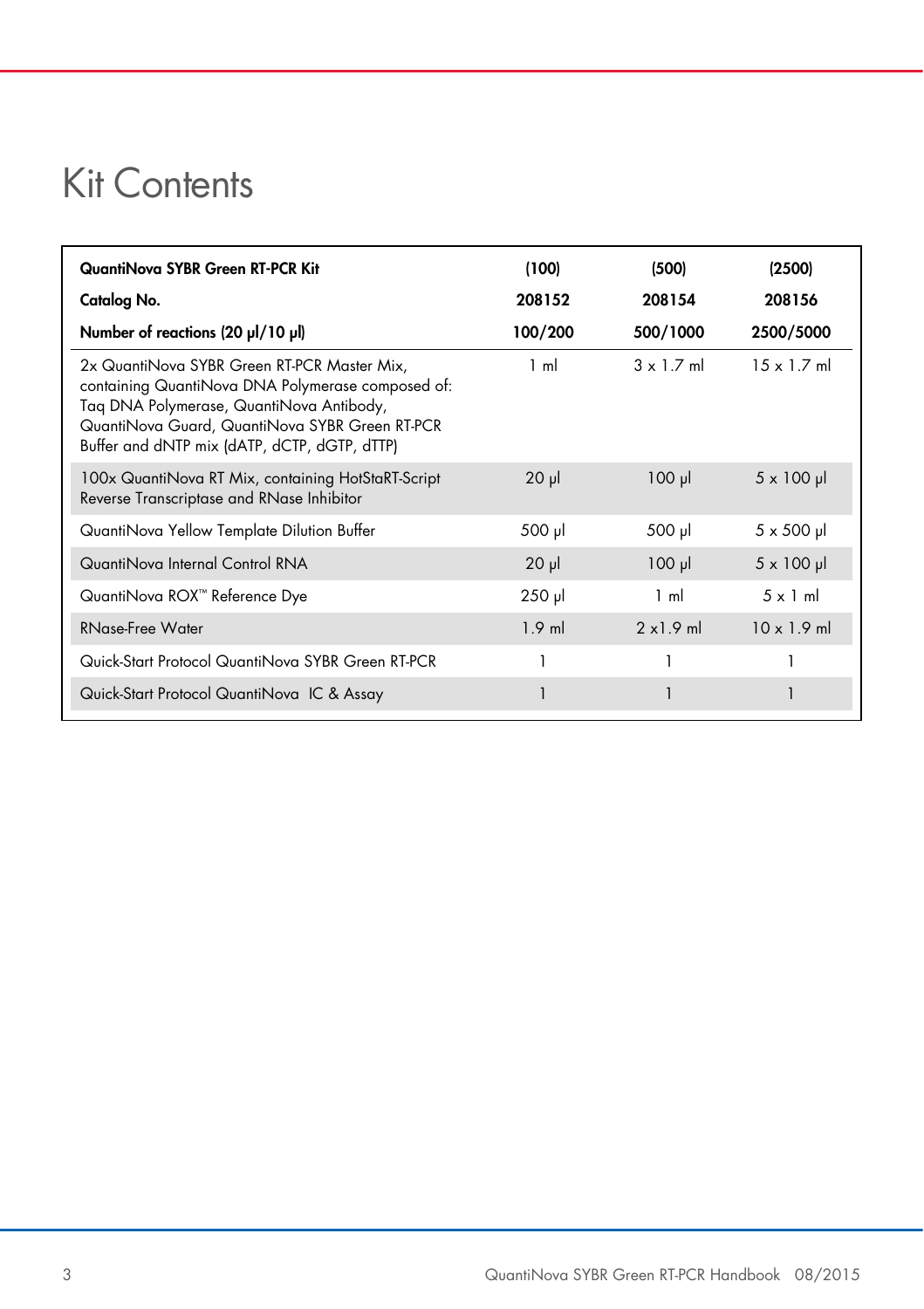### **Storage**

QuantiNova SYBR Green RT-PCR Kits are shipped on dry ice. The kits should be stored immediately upon receipt at –15 to –30ºC in a constant-temperature freezer and protected from light. When the kits are stored under these conditions and handled correctly, performance is guaranteed until the expiration date (see the quality control label inside the kit box or on the kit envelope). QuantiNova SYBR Green RT-PCR Master Mix, QuantiNova Yellow Template Dilution Buffer and QuantiNova ROX Reference Dye can also be stored protected from light at 2–8ºC for up to 12 months, depending on the expiry date.

If desired, QuantiNova ROX Reference Dye can be added to 2x QuantiNova SYBR Green RT-PCR Master Mix for long-term storage. For details, see "Adding ROX dye to the RT-PCR master mix", page13.

### Intended Use

The QuantiNova SYBR Green RT-PCR Kit is intended for molecular biology applications. This product is not intended for the diagnosis, prevention, or treatment of a disease.

All due care and attention should be exercised in the handling of the products. We recommend all users of QIAGEN® products to adhere to the NIH guidelines that have been developed for recombinant DNA experiments, or to other applicable guidelines.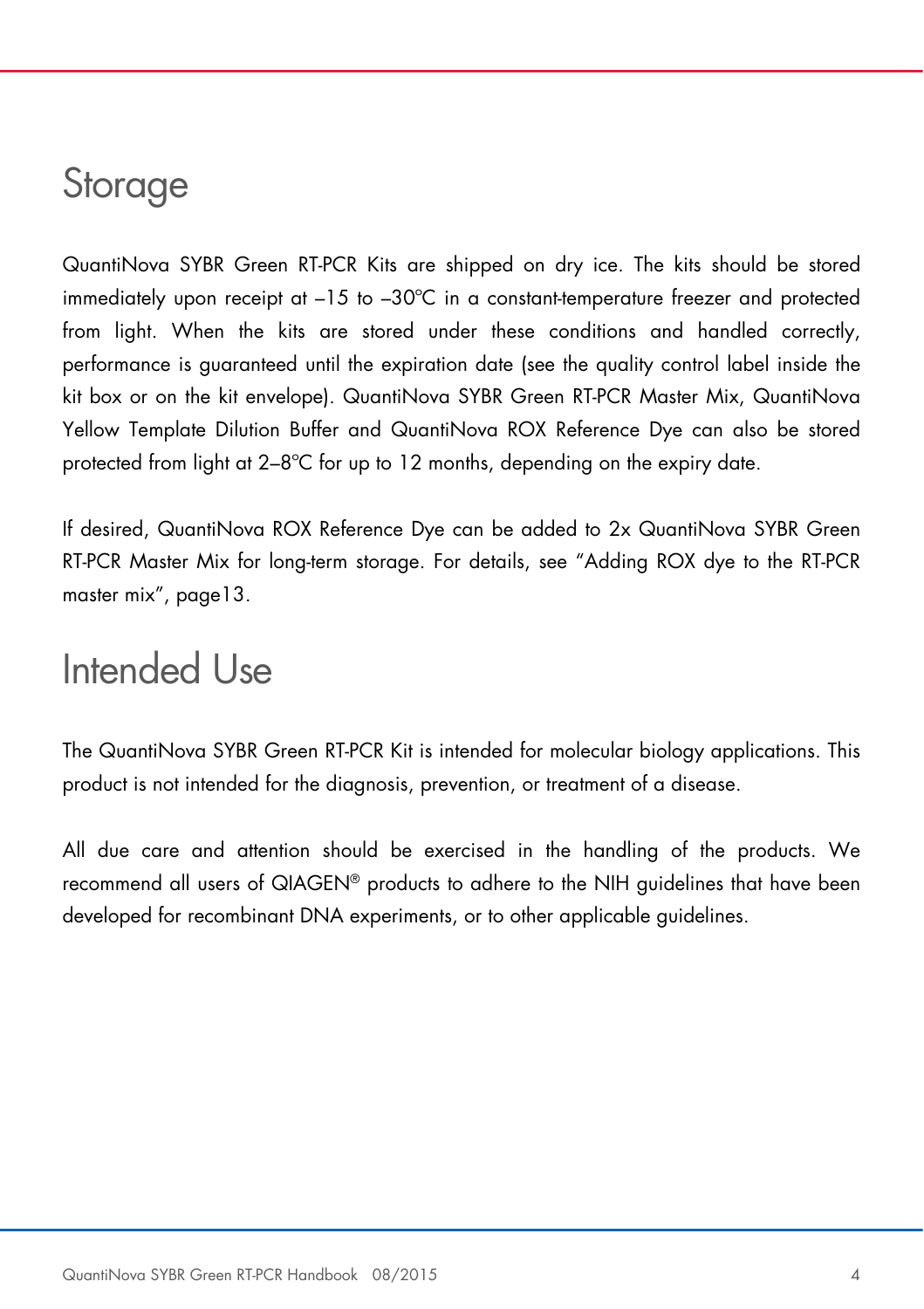# Safety Information

When working with chemicals, always wear a suitable lab coat, disposable gloves and protective goggles. For more information, please consult the appropriate safety data sheets (SDSs). These are available online in convenient and compact PDF format at www.qiagen.com/safety where you can find, view and print the SDS for each QIAGEN kit and kit component.



CAUTION: DO NOT add bleach or acidic solutions directly to the sample preparation waste.

# Quality Control

In accordance with QIAGEN's ISO-certified Quality Management System, each lot of QuantiNova SYBR Green RT-PCR Kit is tested against predetermined specifications to ensure consistent product quality.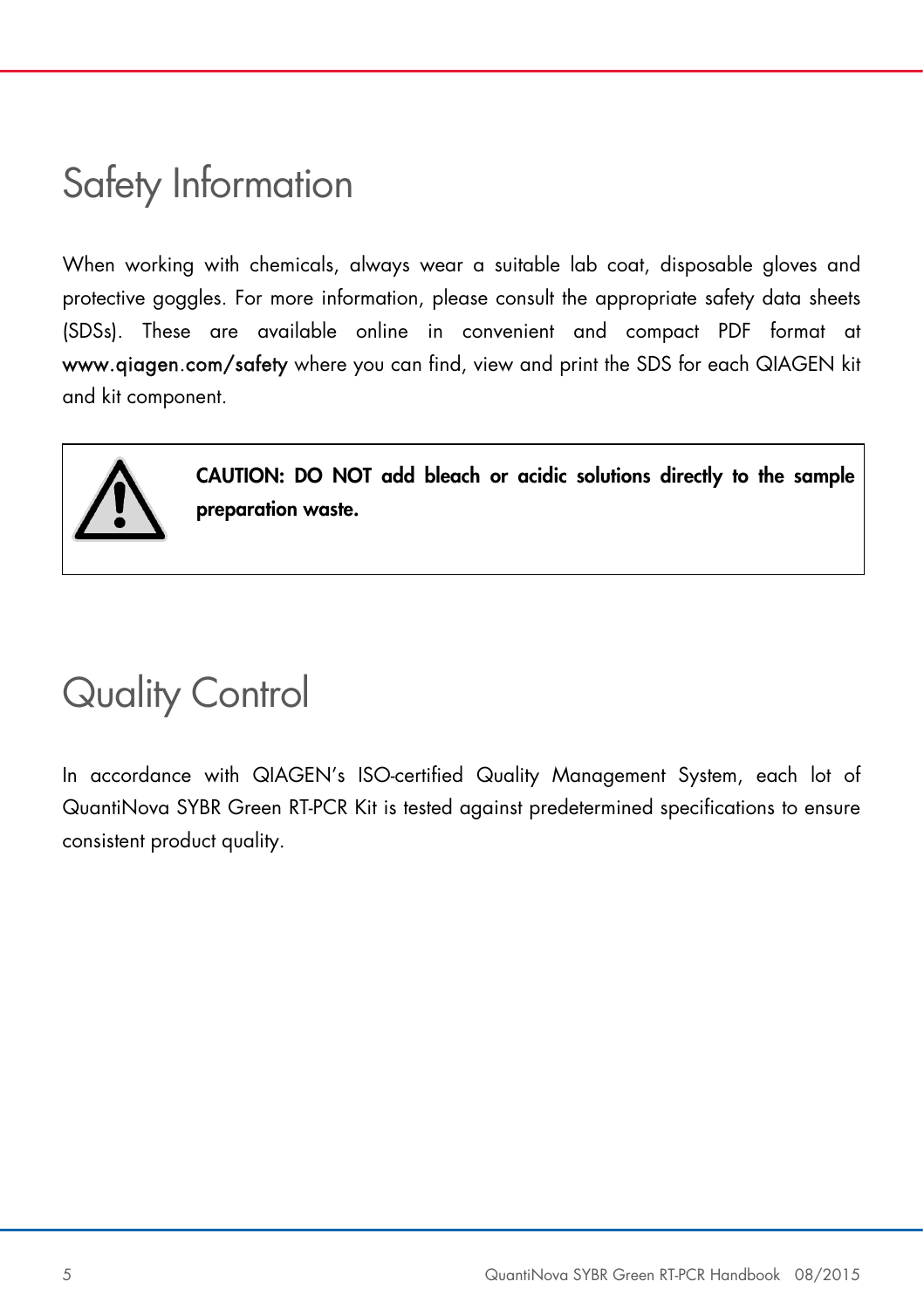# Product Information

The QuantiNova SYBR Green RT-PCR Kit contains:

|  | 2x QuantiNova SYBR Green RT-PCR Master Mix |  |  |  |  |  |
|--|--------------------------------------------|--|--|--|--|--|
|--|--------------------------------------------|--|--|--|--|--|

| Component                           | <b>Description</b>                                                                                                                                                                                                                                                                                                         |
|-------------------------------------|----------------------------------------------------------------------------------------------------------------------------------------------------------------------------------------------------------------------------------------------------------------------------------------------------------------------------|
| QuantiNova DNA Polymerase           | QuantiNova DNA Polymerase is a modified form of a recombinant<br>94 kDa DNA polymerase, originally isolated from Thermus<br>aquaticus. QuantiNova DNA Polymerase is provided in an inactive<br>state and has no enzymatic activity at ambient temperature. The<br>enzyme is activated by a 2 minute, 95°C incubation step. |
| QuantiNova SYBR Green RT-PCR Buffer | Contains Tris-HCl, KCl, NH <sub>4</sub> SO <sub>4</sub> , MgCl <sub>2</sub> and additives enabling fast<br>cycling, including Q-Bond®.                                                                                                                                                                                     |
| dNTP mix                            | Contains dATP, dCTP, dGTP and dTTP of ultrapure quality.                                                                                                                                                                                                                                                                   |

#### 100x QuantiNova SYBR Green RT Mix

| Component                              | <b>Description</b>                                                                                                                                                                                                                                                                                   |
|----------------------------------------|------------------------------------------------------------------------------------------------------------------------------------------------------------------------------------------------------------------------------------------------------------------------------------------------------|
| HotStarRT-Script Reverse Transcriptase | HotStarRT-Script Reverse Transcriptase is a modified form of a<br>recombinant 77 kDa reverse transcriptase. It is provided in an<br>inactive state and has minimal enzymatic activity at ambient<br>temperature. The enzyme is activated during the reverse-transcription<br>step at $50^{\circ}$ C. |
| <b>RNase Inhibitor</b>                 | The RNase inhibitor is a recombinant mammalian protein that inhibits<br>eukaryotic RNases, such as RNase A and B.                                                                                                                                                                                    |

#### Other components

| Component                                  | <b>Description</b>                                                                                                                  |
|--------------------------------------------|-------------------------------------------------------------------------------------------------------------------------------------|
| QuantiNova Internal Control RNA            | Synthetic transcript for monitoring successful reverse<br>transcription.                                                            |
| QuantiNova ROX Reference Dye               | Optimized concentration of fluorescent dye for normalization of<br>fluorescent signals on all instruments from Applied Biosystems®. |
| QuantiNova Yellow Template Dilution Buffer | Ultrapure quality, PCR-grade.                                                                                                       |
| RNase-Free Water                           | Ultrapure quality, PCR-grade.                                                                                                       |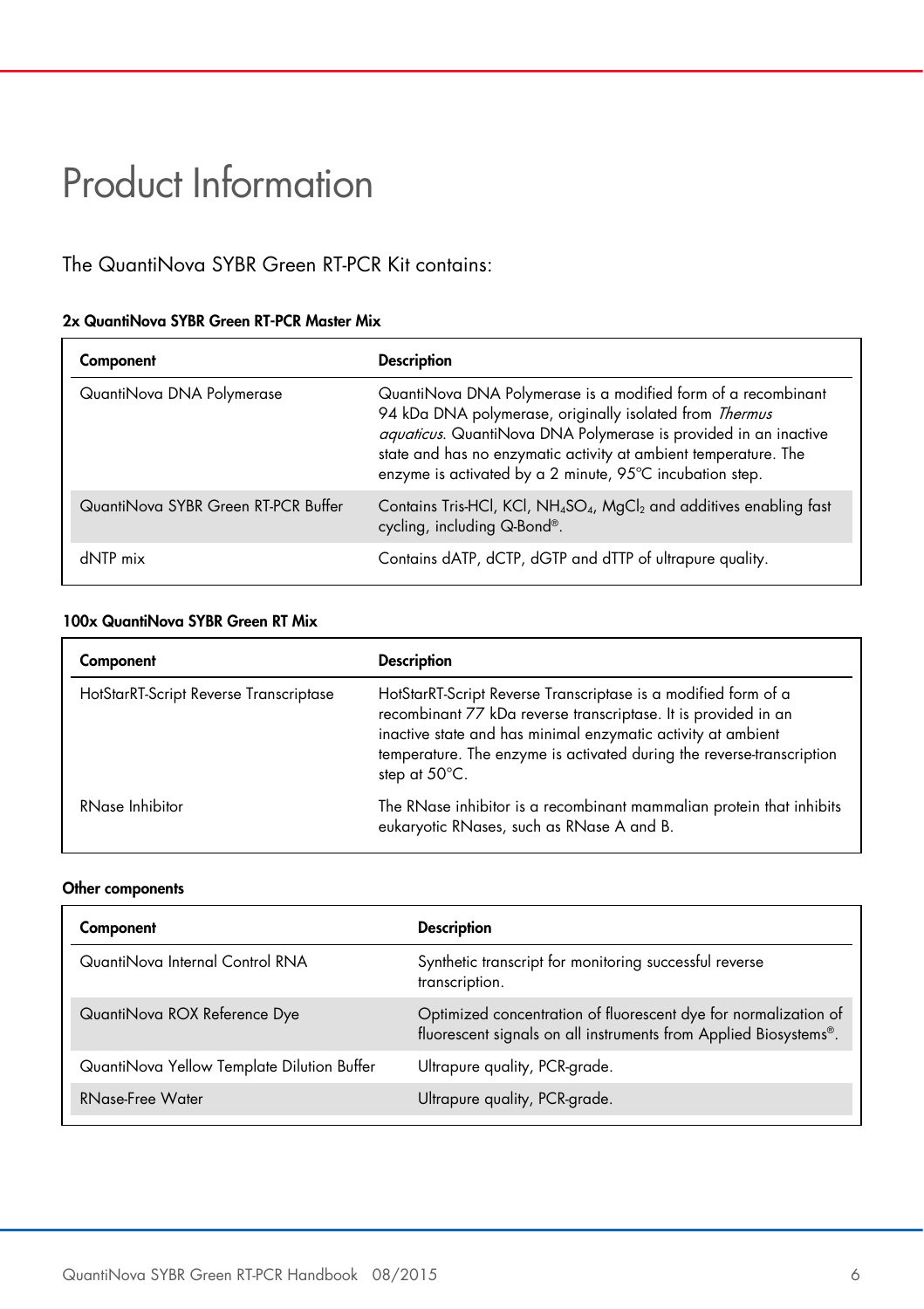### Introduction

The QuantiNova SYBR Green RT-PCR Kit provides accurate and rapid real-time quantification of RNA targets in an easy-to-handle format. The fluorescent dye, SYBR Green I, in the master mix enables the analysis of many different targets without having to synthesize target-specific labeled probes. The kit can be used in real-time RT-PCR using various RNA targets such as total RNA from eukaryotes and prokaryotes, as well as poly(A)- RNA and in vitro-transcribed RNA. High specificity and sensitivity in real-time RT-PCR are achieved by a novel two-phase hot-start procedure. The HotStaRT-Script Reverse Transcriptase is associated with an RT-blocker, rendering the enzyme almost inactive at ambient temperature. This allows room-temperature setup of the RT-PCR reaction without the risk of primer–dimer formation by the reverse transcriptase. When starting the RT-PCR protocol with the RT step at 50°C, the inhibitor is released from the reverse transcriptase and cDNA synthesis is initiated. The second phase of the hot-start is achieved using QuantiNova DNA Polymerase as a novel hot-start enzyme and QuantiNova Guard as a novel additive. These unique components further improve the stringency of the antibody-mediated hot-start.

The kit features a built-in control for visual identification of correct template addition as well as Q-Bond, an additive in the RT-PCR buffer that enables short cycling steps without loss of PCR sensitivity and efficiency.

The QuantiNova Internal Control (QN IC) RNA can be optionally used to monitor successful reverse transcription. The QuantiNova IC RNA is intended to report instrument or chemistry failures, errors in assay setup and the presence of inhibitors. Inhibitors such as phenol, ethanol, sodium dodecyl sulfate (SDS) or ethylene diaminetetraacetic acid (EDTA) may remain from the lysis and purification steps during the RNA isolation procedure.

The kit has been optimized for use with any real-time cycler. The QuantiNova ROX Reference Dye is provided in a separate tube and can be added if using a cycler that requires ROX as a passive reference dye.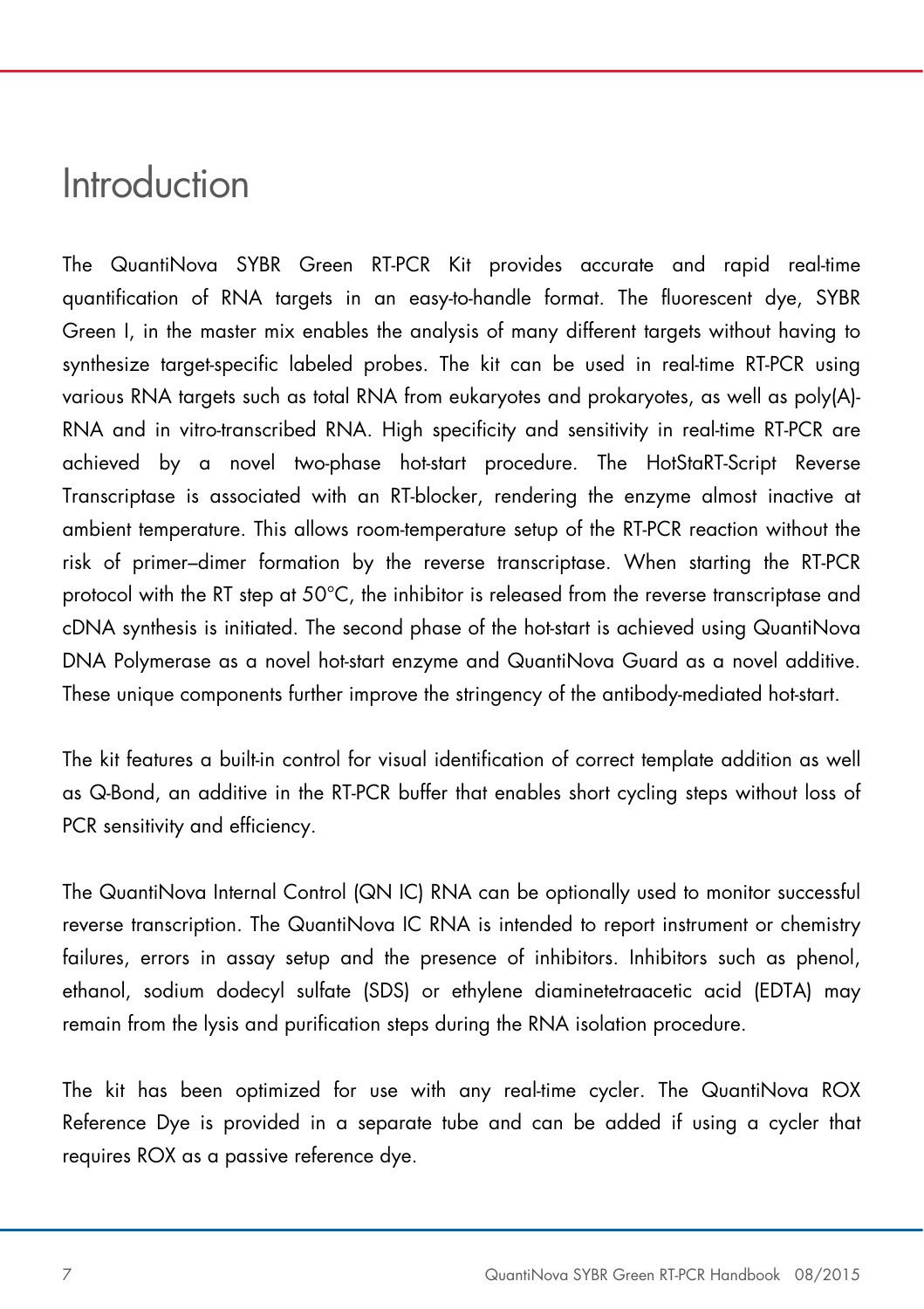### Principle and Procedure

### One-Step RT-PCR

Use of 2x QuantiNova SYBR Green RT-PCR Master Mix together with QuantiNova SYBR Green RT Mix allows both reverse transcription and PCR to take place in a single tube. All reagents required for both reactions are added at the beginning, so there is no need to open the tube once the reverse-transcription reaction has been started. There is also no need to set up the reaction on ice, and the whole reaction can be left for up to 2 h at room temperature without any loss of performance.

### QuantiNova SYBR Green RT Mix

The QuantiNova SYBR Green RT Mix contains HotStarRT-Script Reverse Transcriptase for heat-mediated activation of the reverse-transcription step and an RNase inhibitor. The HotStaRT-Script Reverse Transcriptase is associated with a RT-blocker, rendering the enzyme almost inactive at ambient temperature. This allows room-temperature RT-PCR reaction setup without the risk of primer–dimer formation by the reverse transcriptase. Upon starting the RT-PCR protocol with the RT step at 50°C, the inhibitor is released from the reverse transcriptase and cDNA synthesis is initiated (Figure 1).

#### 2x QuantiNova SYBR Green RT-PCR Master Mix

The components of the 2x QuantiNova SYBR Green RT-PCR Master Mix include QuantiNova DNA Polymerase, QuantiNova SYBR Green RT-PCR Buffer and SYBR Green I. The optimized master mix ensures fast real-time RT-PCR amplification with high specificity and sensitivity.

QuantiNova SYBR Green RT-PCR Buffer contains an optimized concentration of the fluorescent dye SYBR Green I. SYBR Green I binds all double-stranded DNA molecules, emitting a fluorescent signal upon binding. QuantiNova SYBR Green RT-PCR Master Mix can be stored at 2–8°C or –20°C without loss of SYBR Green I fluorescence activity. The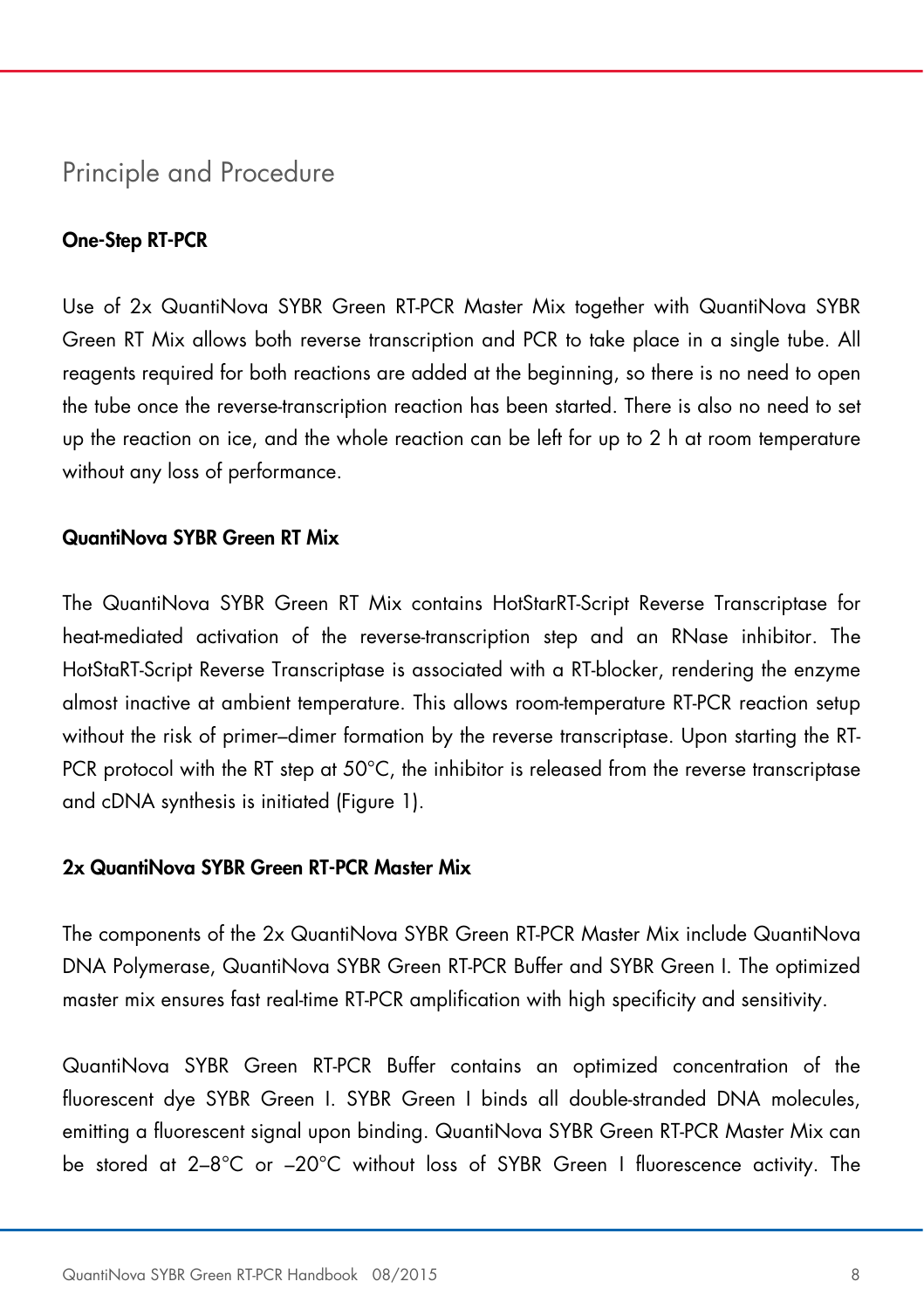excitation and emission maxima of SYBR Green I are 494 nm and 521 nm, respectively, which makes the dye compatible with any real-time cycler.

#### Novel, antibody-mediated hot-start mechanism

QuantiNova DNA Polymerase is provided in an inactive state and has no enzymatic activity at ambient or higher temperatures. The enzyme remains completely inactive during the reverse-transcription reaction and does not interfere with it. The antibody-mediated hot-start mechanism prevents the formation and extension of nonspecific RT-PCR products and primer– dimers during reaction setup, reverse transcription and the first denaturation step. Therefore, this mechanism allows higher PCR specificity and accurate quantification. At low temperatures, the QuantiNova DNA Polymerase is kept in an inactive state by the QuantiNova Antibody and Guard, which stabilizes the complex and improves the stringency of the hot-start.

After the reverse transcription and within 2 minutes of raising the temperature to 95°C, the QuantiNova Antibody and Guard are denatured and the QuantiNova DNA Polymerase is activated, enabling PCR amplification (Figure 1). The hot-start enables rapid and convenient room-temperature setup and allows both steps to be performed sequentially in a single tube. After setup, the RT-PCR can be stored for up to 2 hours at room temperature without impairing the performance of the subsequent reaction.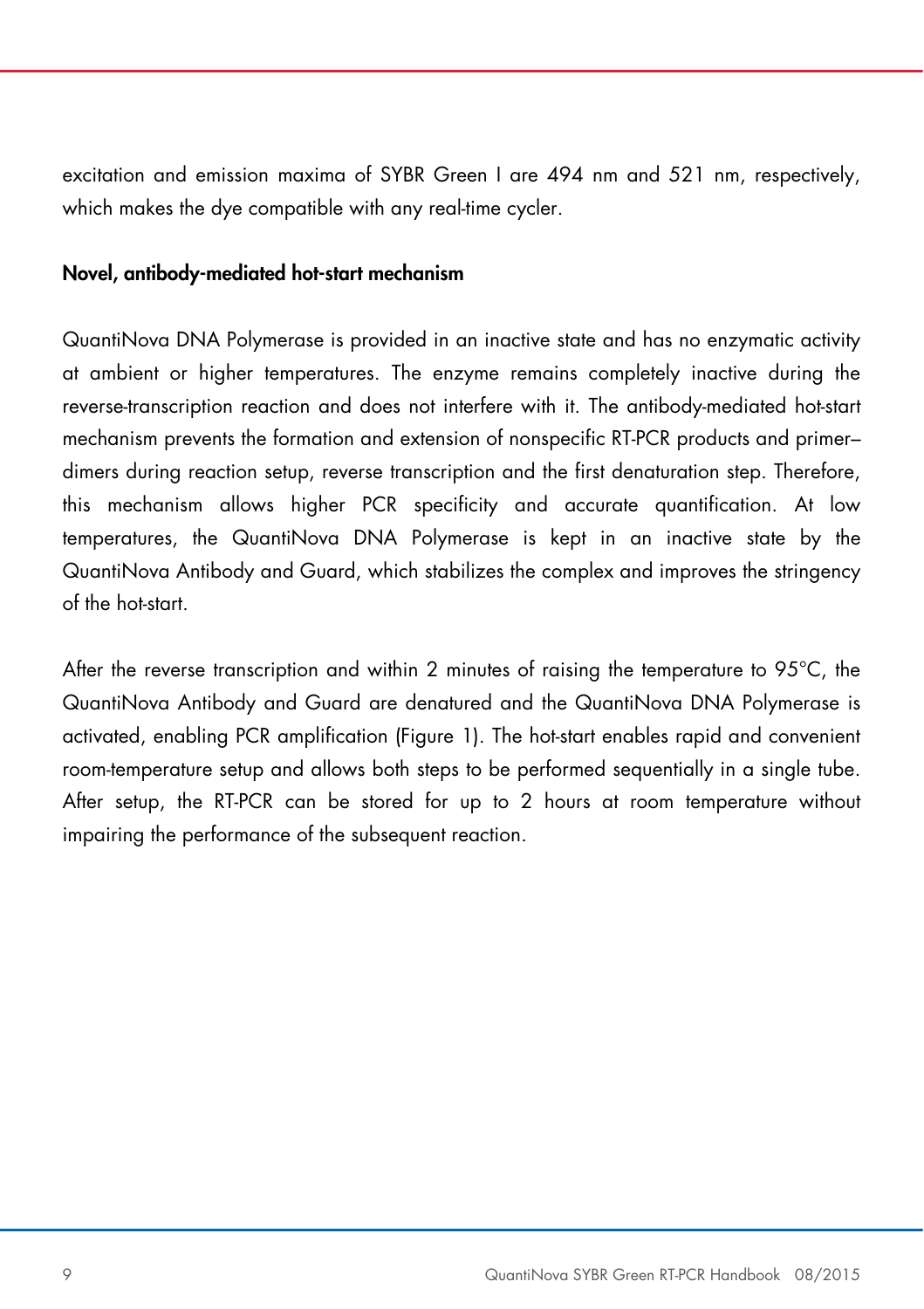

Figure 1. Principle of the novel QuantiNova two-phase hot-start mechanism. At ambient temperature the HotStaRT-Script is inhibited by the RT-Blocker and the QuantiNova DNA Polymerase is kept inactive by QuantiNova Antibody and QuantiNova Guard. At 50°C the RT is activated while the QuantiNova DNA polymerase remains inactive. At 95°C the RT enzyme is denatured and the DNA polymerase is activated.

#### Built-in visual control for correct pipetting

The master mix supplied with the QuantiNova SYBR Green RT-PCR Kit contains an inert blue dye that does not interfere with the RT-PCR but increases visibility in the tube or well. QuantiNova Yellow Template Dilution Buffer contains an inert yellow dye. When the template nucleic acid, diluted with the QuantiNova Yellow Template Dilution Buffer, is added to the master mix, the color of the solution changes from blue to green, providing a visual indication of correct pipetting. The use of the QuantiNova Yellow Template Dilution buffer is optional.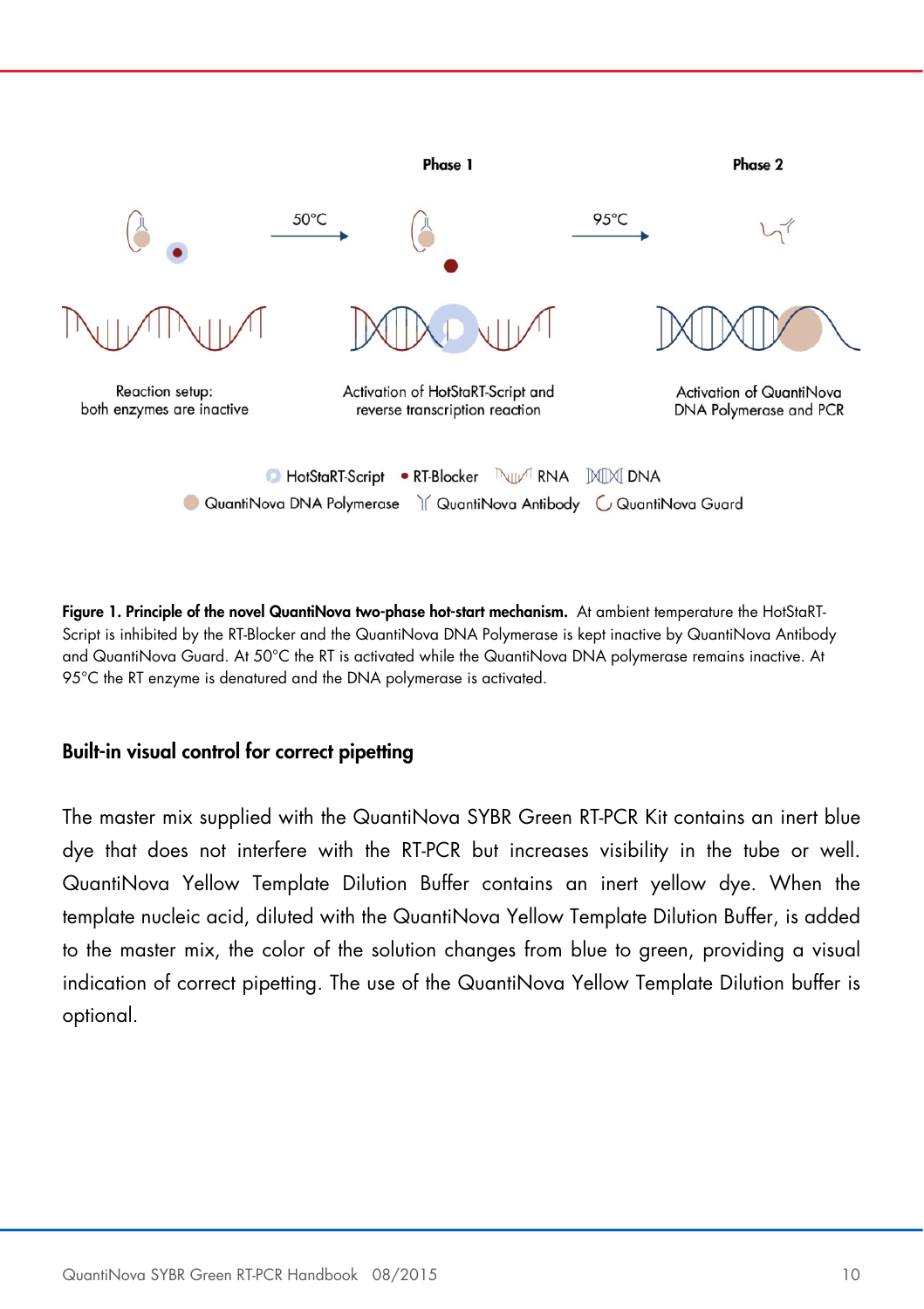### QuantiNova SYBR Green RT-PCR Buffer

QuantiNova SYBR Green RT-PCR Buffer is specifically designed to facilitate both efficient reverse transcription and fast real-time PCR. The buffer additive, Q-Bond, allows short cycling times on any real-time cycler. Q-Bond increases the affinity of the QuantiNova DNA Polymerase for short single-stranded DNA, reducing the time required for primer annealing to a few seconds. In addition, the unique composition of the buffer supports the melting behavior of DNA, enabling short denaturation and annealing/extension times.

QuantiNova SYBR Green RT-PCR Buffer is also based on the unique QIAGEN PCR buffer system. The buffer contains a balanced combination of KCI and  $(NH_4)_2SO_4$ , which promotes a high ratio of specific to nonspecific primer binding during the annealing step of each PCR cycle. This creates stringent primer annealing conditions, leading to increased PCR specificity. When using this buffer, primer annealing is only marginally influenced by the  $MgCl<sub>2</sub>$  concentration, so optimization by titration of  $Mg<sup>2+</sup>$  is not required.

The composition of the novel RT stabilizing buffer allows room-temperature RT-PCR reaction setup without the need for cooling. The reaction can be stored for up to 2 hours at room temperature without impairing the performance of the subsequent reaction. Although the RNase inhibitor included in the RT Mix effectively reduces the risk of RNA degradation, template RNA of high quality and purity should be used, and any contamination should be prevented to ensure reliable qRT-PCR results.

#### QuantiNova Internal Control RNA

The QN IC RNA is a synthetic RNA that can optionally be used to monitor successful reverse transcription. The QN IC RNA is intended to report instrument or chemistry failures, errors in assay setup and the presence of inhibitors. Inhibitors such as phenol, ethanol, sodium dodecyl sulfate (SDS) or ethylene diaminetetraacetic acid (EDTA) may remain from the lysis and purification steps during the RNA isolation procedure.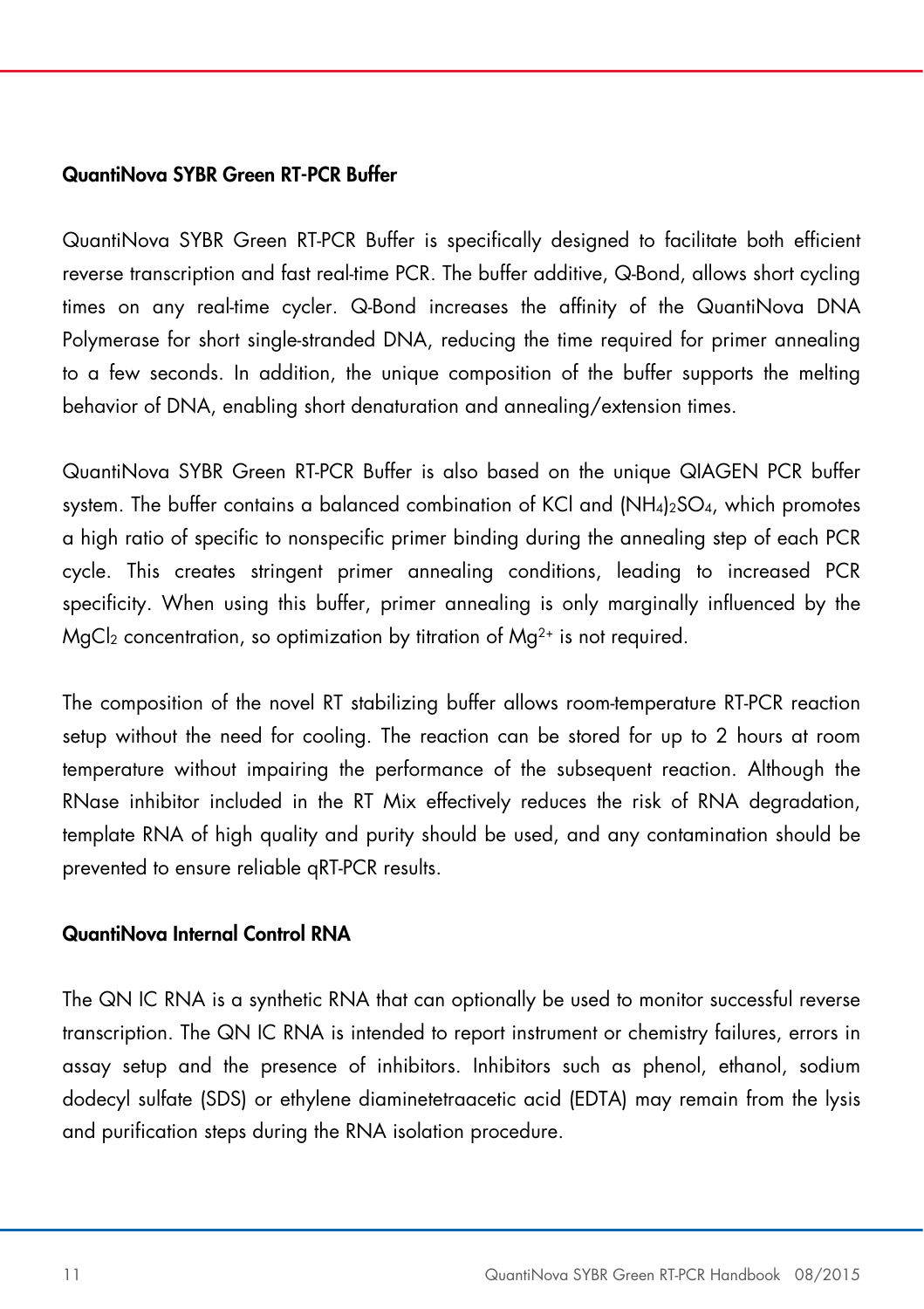The primer sequences for the detection of the QN IC RNA have been bioinformatically validated for non-homology against hundreds of eukaryotic and prokaryotic organisms. Additionally, they have been experimentally tested against a multitude of human, mouse and rat RNA samples from multiple tissues and cell lines.

The QN IC RNA is detected as a 200 bp amplicon; for detection, use the Ctrl QNIC\_1\_SG QuantiTect Primer Assay (QT02589307).

The QN IC RNA can be used optionally, and added to the experimental RNA sample. An additional control sample which only contains the QN IC RNA should also be set up.  $C_{q}$ shifts between the template RNA + QN IC RNA samples compared to the QN IC RNA only samples indicate inhibition in the RT-PCR.

### Passive reference dye

For certain real-time cyclers, the presence of ROX passive reference dye in real-time PCR compensates for non-PCR-related variations in fluorescence detection. Fluorescence from ROX dye does not change during the course of real-time PCR but provides a stable baseline to which PCR-related fluorescent signals are normalized. Thus, ROX dye compensates for differences in fluorescence detection between wells due to slight variations in reaction volume or to differences in well position. ROX dye does not interfere with real-time PCR since it is not involved in the reaction and has an emission spectrum different from the SYBR Green dye.

The use of ROX dye is necessary for instruments from Applied Biosystems. The QuantiNova SYBR Green RT-PCR Kit is provided with a separate tube of QuantiNova ROX Reference Dye. It can be added to the real-time RT-PCR if using a real-time cycler that uses ROX as a passive reference dye. ROX dye has to be used as a 20x concentrate when using an instrument requiring a high ROX dye concentration. For instruments requiring a low ROX dye concentration, the dye has to be used as a 200x concentrate. Refer to Table 1 for details on real-time cyclers that require low or high ROX concentrations. If desired, QuantiNova ROX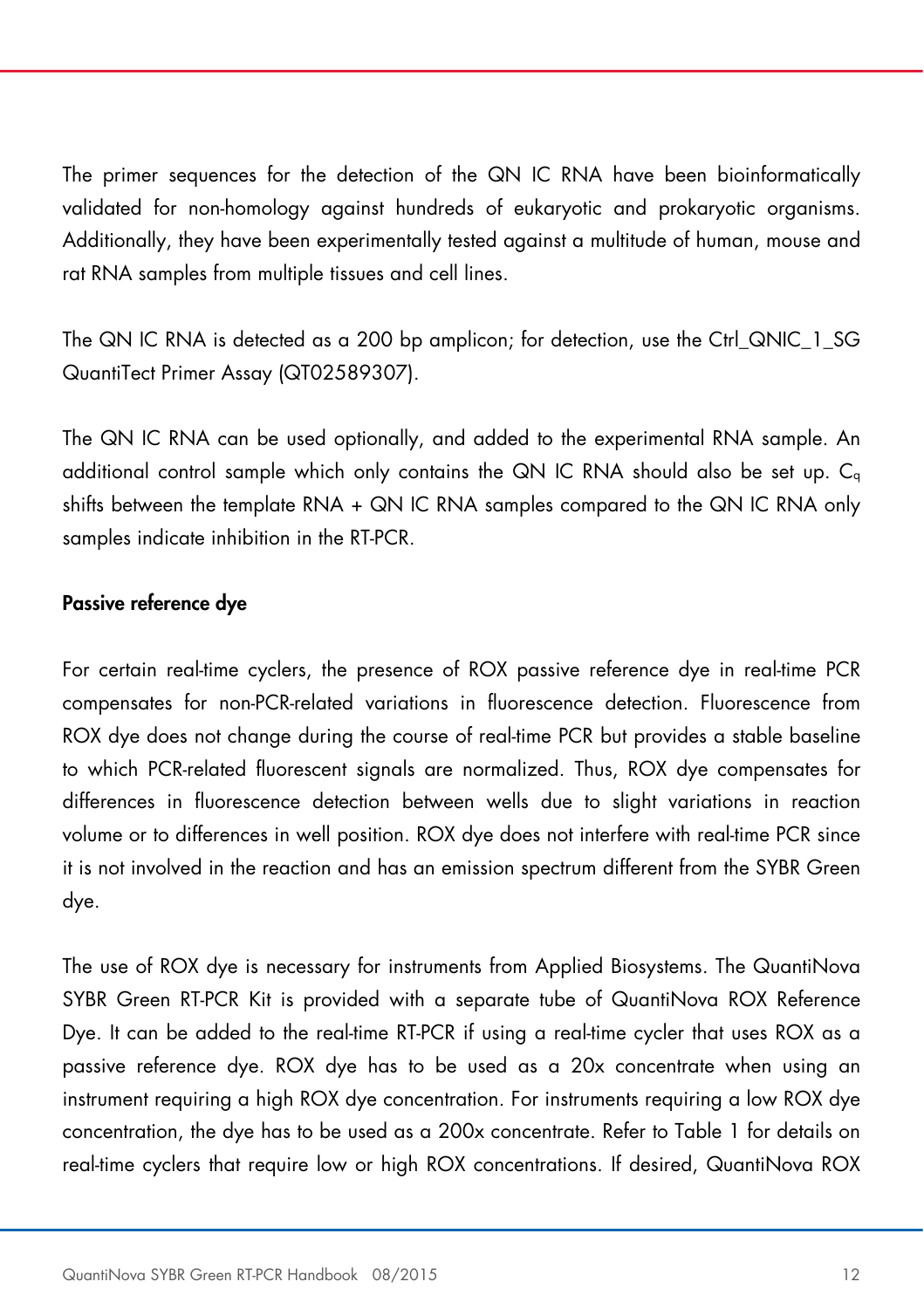Reference Dye can be diluted with 2x QuantiNova SYBR Green RT-PCR Master Mix for longterm storage (Table 2). For details, see "Adding ROX dye to the master mix", page 13.

| <b>High ROX concentration</b>                       | Low ROX concentration                                |  |
|-----------------------------------------------------|------------------------------------------------------|--|
| (QN ROX Reference Dye to be used at a 20x dilution) | (QN ROX Reference Dye to be used at a 200x dilution) |  |
| ABI PRISM <sup>®</sup> 7000                         | Applied Biosystems 7500                              |  |
| Applied Biosystems 7300                             | Applied Biosystems ViiA7 <sup>™</sup>                |  |
| Applied Biosystems 7900                             | Applied Biosystems QuantStudio <sup>®</sup> Systems  |  |
| Applied Biosystems StepOne™                         |                                                      |  |
| Applied Biosystems StepOne Plus                     |                                                      |  |

Table 1. Real-time cyclers requiring high/low concentrations of ROX

### Adding ROX dye to the RT-PCR master mix

If only using cyclers from Applied Biosystems with the QuantiNova SYBR Green RT-PCR Kit, QuantiNova ROX Reference Dye can be added to 2x QuantiNova SYBR Green RT-PCR Master Mix for long-term storage, if desired (Table 2). For information on the concentration of ROX required for Applied Biosystems instruments, refer to Table 1. For reaction setups with master mix that already contains a high concentration of added QuantiNova ROX Reference Dye, refer to Appendix A: Reaction Setup Using Master Mix Containing High Concentration of ROX (page 22).

Table 2. Addition of QuantiNova ROX Reference Dye to master mix

| Volume of 2x QuantiNova Probe RT-PCR Master Mix<br>(without QN ROX Reference Dye) | Volume of QN ROX Reference Dye for high ROX<br>concentration/low ROX concentration |
|-----------------------------------------------------------------------------------|------------------------------------------------------------------------------------|
| 1 ml                                                                              | ابر 100/ ابر 100                                                                   |
| 1 7 ml                                                                            | ار 177 ار 170                                                                      |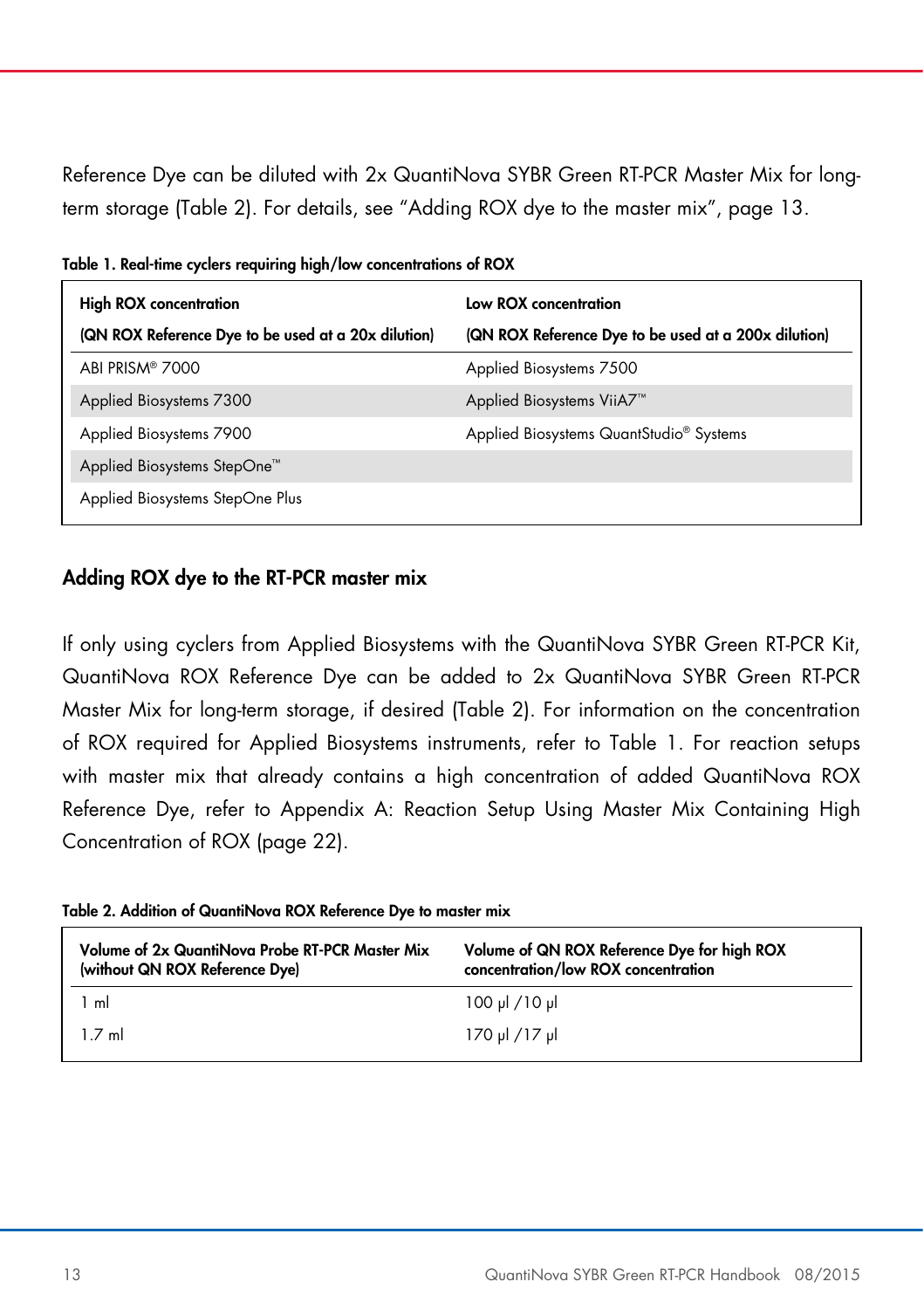## Protocol: Real-Time RT-PCR

This protocol is for use with the QuantiNova SYBR Green RT-PCR Kit on any cycler.

### Important points before starting

- QuantiNova ROX Reference Dye is provided as a separate tube of passive reference dye for normalization of fluorescent signals on all real-time cyclers from Applied Biosystems. ROX dye should be used as a 20x concentrate when using an instrument requiring a high ROX dye concentration. For instruments requiring a low ROX dye concentration, use the dye as a 200x concentrate. Pre-dilution of ROX dye is not required.
- The QuantiNova SYBR Green RT Mix contains HotStarRT-Script Reverse Transcriptase for heat-mediated activation of the reverse-transcription step and an RNase inhibitor. Note: Although the included RNase inhibitor effectively reduces the risk of RNA degradation, template RNA of high quality and purity should be used, and any contamination should be prevented to ensure reliable qRT-PCR results.
- The dye in QuantiNova Yellow Template Dilution Buffer allows tracking of pipetted samples in the qRT-PCR. When template is added to the blue QuantiNova SYBR Green RT-PCR Master Mix, the color changes from blue to green. The use of this buffer is optional. It is provided as a 100x concentrate and should be diluted (using water or buffer) to obtain a 1x final concentration within the sample. To generate a template dilution series (e.g., for absolute quantification or determination of PCR efficiency), dilute the 100x concentrate (using template and water or buffer) to obtain a final concentration of 1x QuantiNova Yellow Template Dilution Buffer. The buffer does not affect sample stability and qRT-PCR.
- For the highest efficiency in real-time RT-PCR, PCR products should ideally be 60–150 bp in length.
- Always start with the cycling conditions and primer concentrations specified in this protocol.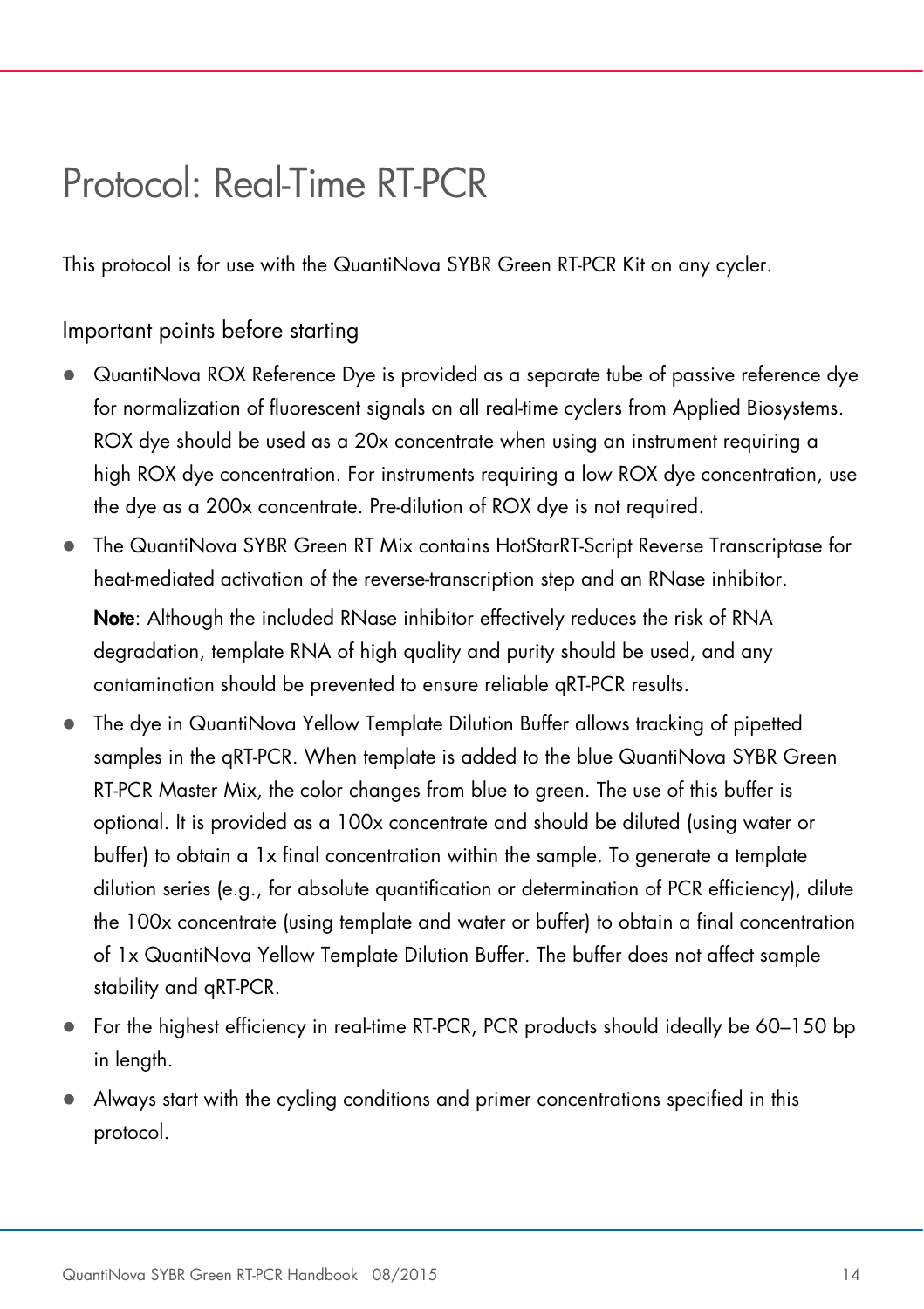- The PCR section of the RT-PCR protocol must start with an initial incubation step of 2 min at 95°C to activate the QuantiNova DNA Polymerase.
- For ease of use, we recommend preparing a 10x primer mix containing target-specific primers for the target. A 10x primer mix consists of 5 μM forward primer and 5 μM reverse primer in TE buffer. Alternatively, it may be preferable to prepare the reaction mix with separate primer solutions.
- The QuantiNova Internal Control RNA (QN IC RNA) is an internal amplification control used to test successful reverse transcription/amplification. It is intended to report instrument or chemistry failures, errors in assay setup and the presence of inhibitors. It is detected as a 200 bp internal control (IC) using the use the Ctrl QNIC\_1\_SG QuantiTect Primer Assay (QT02589307), which needs to be ordered separately. Before use, add 180 μl (or 900 μl) of RNase-Free water to 20 μl (or 100 μl) of QN IC RNA provided in the kit and mix thoroughly by vortexing.
- To test for potential inhibition in the experimental template RNA, the QN IC RNA has to be added to the experimental RNA sample. An additional control sample which only contains the QN IC RNA should also be set up. Cq shifts >2 between the experimental template RNA+QN IC RNA compared to the QN IC RNA only samples indicate inhibition of the RT-PCR.

|                          | <b>Test Assay (experiment)</b>  | Internal Control (optional)               |                                           |
|--------------------------|---------------------------------|-------------------------------------------|-------------------------------------------|
|                          |                                 | <b>Test sample</b>                        | Control sample                            |
| Template RNA to be used: | Experimental RNA<br>sample only | Experimental RNA sample<br>+ QN IC RNA    | QN IC RNA only                            |
| Primers used to be used: | Experimental Assay<br>primers   | Ctrl QNIC 1 SG<br>QuantiTect Primer Assay | Ctrl_QNIC_1_SG<br>QuantiTect Primer Assay |

This table displays the recommended use of the QN IC RNA:

 For 96-well block cyclers, we recommend a final reaction volume of 20 μl. For 384-well block cyclers, we recommend a final reaction volume of 10 μl.

Always readjust the threshold value for analysis of every run.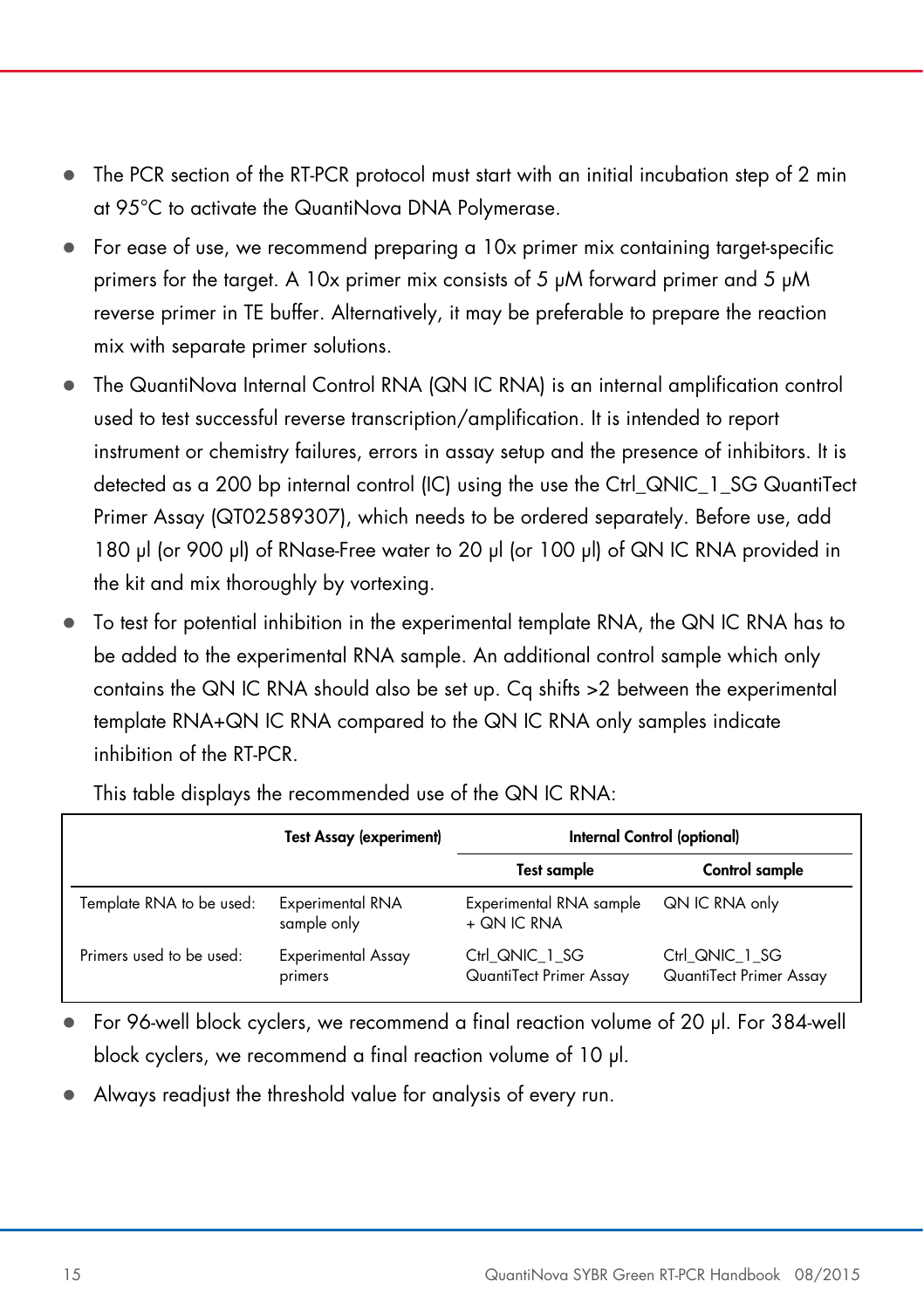### Procedure

1. Thaw 2x QuantiNova SYBR Green RT-PCR Master Mix, QuantiNova Yellow Template Dilution Buffer, template RNA, QN IC RNA (optional), primers, QN ROX Reference Dye (if required) and RNase-Free water. Thawing of the QuantiNova RT Mix is not required. Mix the individual solutions.

Prepare a reaction mix according to Table 3.

2. Due to the two-phase hot-start of both the RT and the PCR reactions, it is not necessary to keep samples on ice during reaction setup or while programming the real-time cycler.

|                                                                    |                                  | Volume/reaction   |                                                       |
|--------------------------------------------------------------------|----------------------------------|-------------------|-------------------------------------------------------|
| Component                                                          | 96-well block                    | 384-well block    | <b>Final concentration</b>                            |
| 2x QuantiNova SYBR<br>Green RT-PCR Master Mix                      | $10 \mu$                         | $5 \mu$           | 1x                                                    |
| <b>QN ROX Reference Dye</b><br>(Applied Biosystems<br>cycler only) | $1 \mu$ /0. $1 \mu$ <sup>*</sup> | $0.5$ µl/0.05 µl* | 1x                                                    |
| <b>QN SYBR Green RT-Mix</b>                                        | $0.2$ pl                         | $0.1$ pl          | 1x                                                    |
| 10x primer mix (or<br>QuantiTect IC Primer<br>Assay <sup>†</sup>   | $2 \mu$                          | $1 \mu$           | 0.5 µM forward primer<br>$0.5$ $\mu$ M reverse primer |
| QN IC RNA (optional)                                               | 1 µl                             | $1 \mu$           | 1x                                                    |
| Template RNA (added at<br>step $4$                                 | Variable                         | Variable          | $\leq$ 200 ng/<br>reaction                            |
| RNase-Free Water                                                   | Variable                         | Variable          |                                                       |
| <b>Total reaction volume</b>                                       | $20 \mu$                         | $10 \mu$          |                                                       |

#### Table 3. Reaction setup

\* To be used as a 20x concentrate for high ROX cyclers (i.e., ABI PRISM 7000, Applied Biosystems 7300, 7900, and StepOne Real-Time PCR Systems) and as a 200x concentrate for low ROX dye cyclers (i.e., Applied Biosystems 7500, ViiA7 and QuantStudio Real-Time PCR Systems).

† If using the QN IC RNA to monitor RT-PCR amplification, add 2 μl (for 96-well) or 1μl (for 384-well) of the 10x Ctrl\_QNIC\_1\_SG QuantiTect Primer Assay.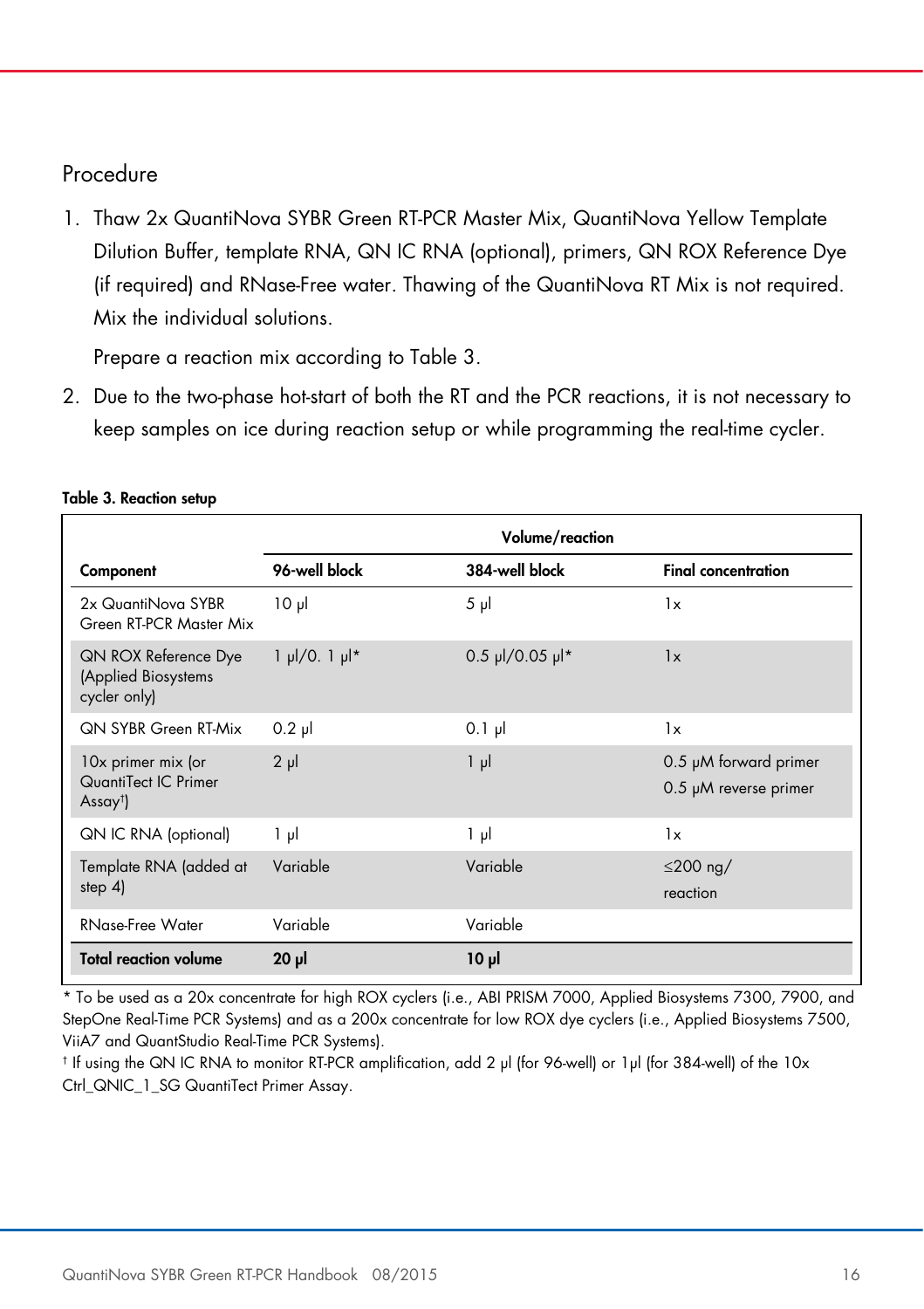- 3. Mix the reaction thoroughly and dispense appropriate volumes into PCR tubes or wells of a PCR plate.
- 4. Add template RNA (≤200 ng 100 fg per reaction, depending on target transcript abundance) to the individual PCR tubes or wells containing the reaction mix.
- 5. Program the real-time cycler according to the program outlined in Table 4. Data acquisition should be performed during the combined annealing/extension step.

| Step                                   | Time                | <b>Temperature</b>          | Ramp rate         | <b>Additional comments</b>                                              |
|----------------------------------------|---------------------|-----------------------------|-------------------|-------------------------------------------------------------------------|
| Reverse transcription                  | 10 min              | $50^{\circ}$ C              | Maximal/fast mode | HotStaRT-Script Reverse<br>Transcriptase is activated                   |
| PCR initial activation<br>step         | 2 min               | $95^{\circ}$ C              | Maximal/fast mode | QuantiNova DNA Polymerase<br>is activated                               |
| Two-step cycling                       |                     |                             |                   |                                                                         |
| Denaturation                           | 5 <sub>s</sub>      | $95^{\circ}$ C              | Maximal/fast mode |                                                                         |
| Combined<br>annealing/extension        | $10s*$              | $60^{\circ}$ C <sup>t</sup> | Maximal/fast mode | Perform fluorescence data<br>collection                                 |
| Number of cycles                       | $35 - 40^{\dagger}$ |                             |                   | The number of cycles depends<br>on the amount of template<br><b>RNA</b> |
| Melting curve<br>analysis <sup>§</sup> |                     |                             |                   |                                                                         |

#### Table 4. Real-time cycler conditions

\* If your cycler does not accept this short time for data acquisition, choose the shortest acceptable time.

 $^\dagger$ This temperature should also be used for QuantiTect Primer Assays and for all primer sets with a T $_{\rm m}$  well below 60°C. ‡ The number of cycles depends on the amount of template DNA.

§ Melting curve analysis is an analysis step built into the software of real-time cyclers. To perform the analysis, follow instructions provided by the supplier.

- 6. Place the PCR tubes or plates in the real-time cycler and start the cycling program.
- 7. Perform melting curve analysis of the PCR product(s).

We strongly recommend routinely performing this analysis, which is built into the software of real-time cyclers, to verify the specificity and identity of PCR products.

**Optional:** Check the specificity of PCR product(s) by agarose gel electrophoresis.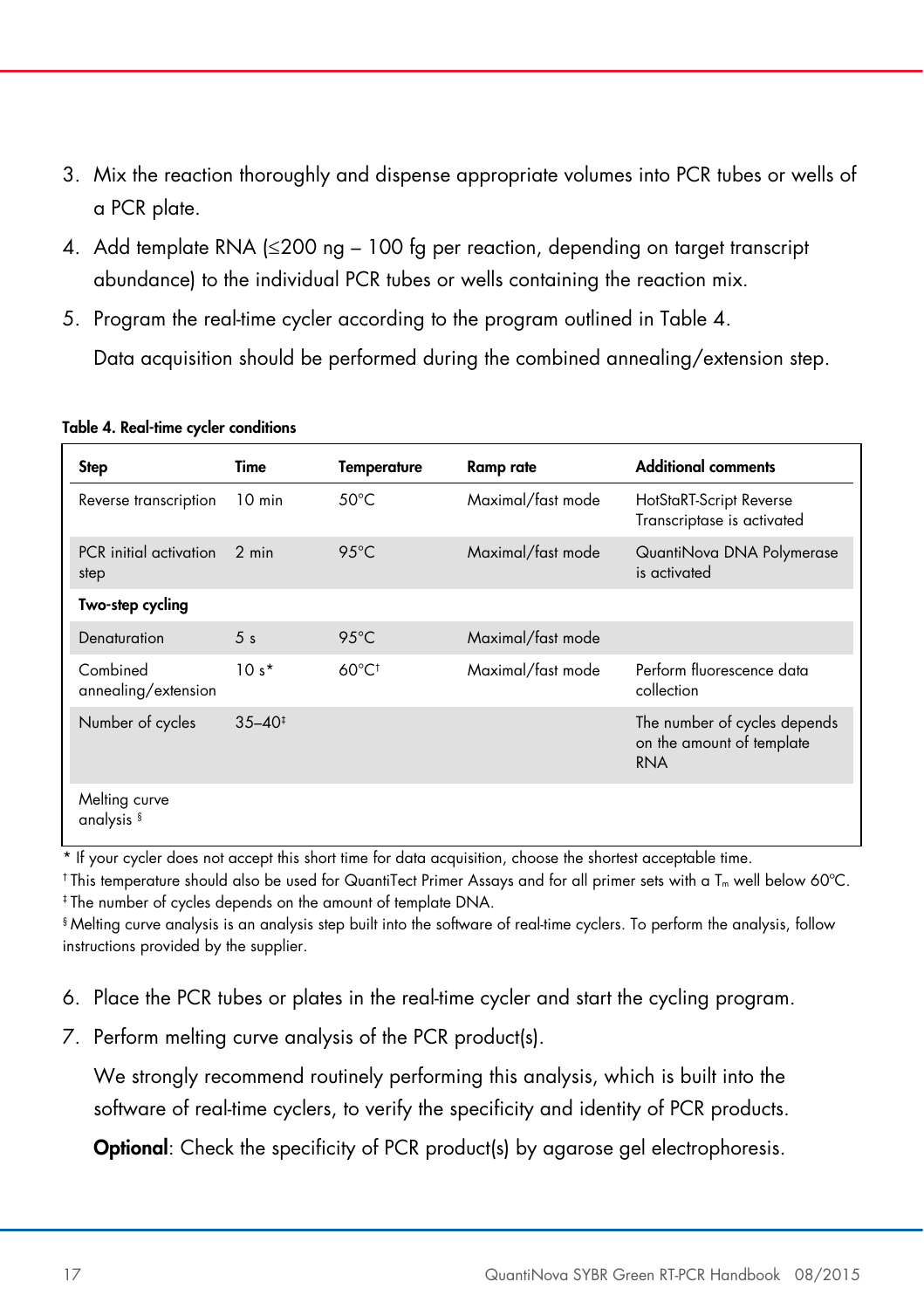# Analysis and interpretation of Internal Control Assay results

To analyze the QN IC RNA with the QuantiNova SYBR Green RT-PCR Kit, add the appropriate volume of 10x Ctrl\_QNIC\_1\_SG QuantiTect Primer Assay (QT02589307) to the sample.

- 1. After amplification, perform data analysis as recommended for your real-time PCR instrument. The C<sub>a</sub> value for the QN IC RNA in the QuantiNova SYBR Green RT-PCR Kit depends on the real-time PCR instrument used and can be expected within a  $C_q$  range of 16–19.
- 2. Compare C<sub>q</sub> values between the QN IC RNA only and samples containing QN IC RNA plus experimental template RNA. Consistent Cq values indicate successful RT-PCR and reliable results. A  $C_q$  difference  $>2$  is likely to indicate inhibition or sample failure.
- 3. If a shifted  $C_q$  of >2 appears, indicating inhibition or failure of a specific sample, we recommend the following:

a. Check equipment for accurate performance and repeat sample/experiment to rule out pipetting or handling errors.

b. Dilute the affected template RNA using RNase-Free water before repeating the experiment. This dilutes inhibitors present in the sample.

c. Consider repeating the RNA extraction and avoid contamination or carry-over of inhibitors (e.g., use an appropriate RNeasy® Kit). Alternatively, the RNeasy MinElute Cleanup Kit (cat. no. 74204) can be used to remove potential inhibitors and concentrate the RNA template.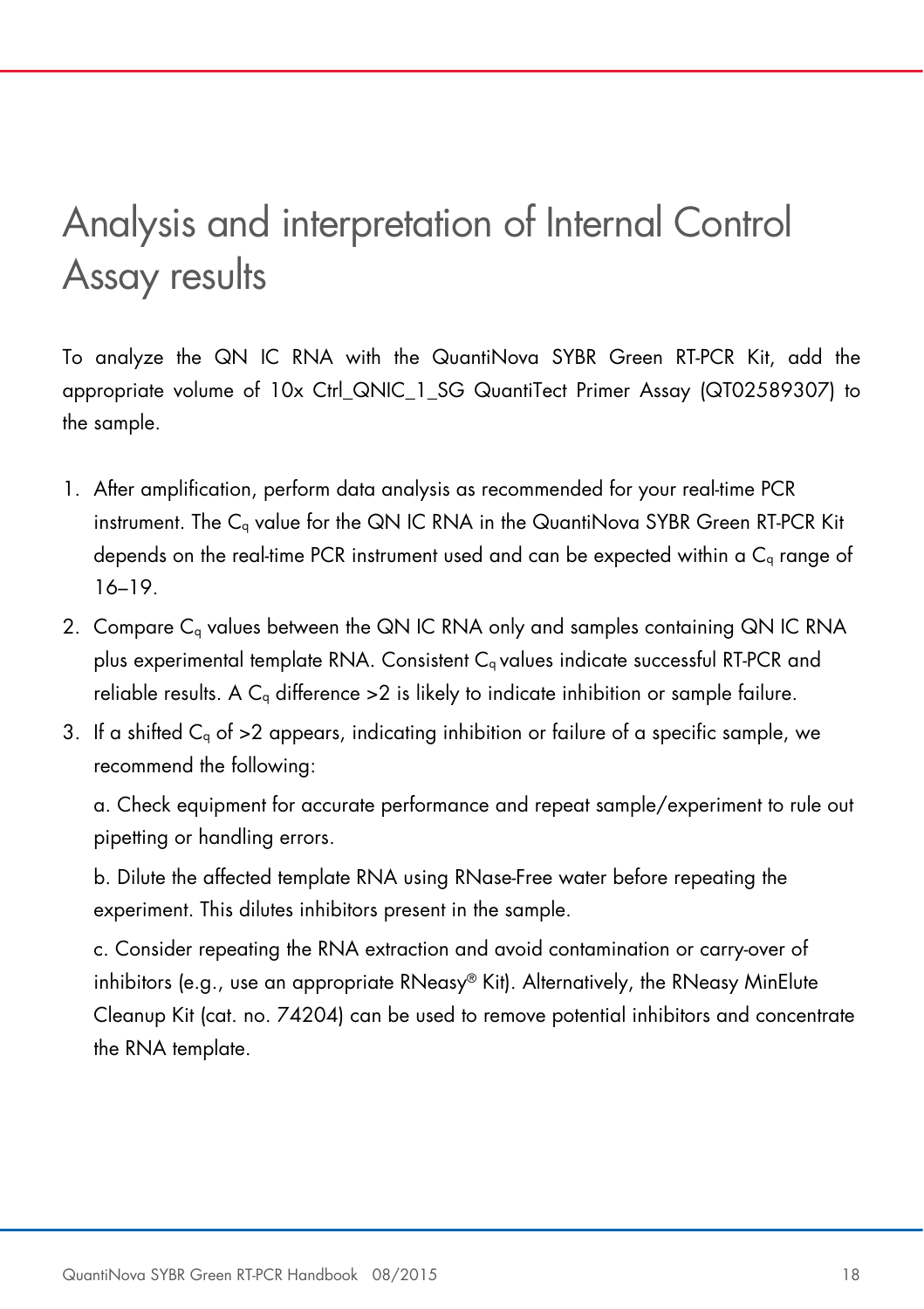# Troubleshooting Guide

This troubleshooting guide may be helpful in solving any problems that may arise. For more information, see also the Frequently Asked Questions page at our Technical Support Center: www.qiagen.com/FAQ/FAQList.aspx. The scientists in QIAGEN Technical Services are always happy to answer any questions you may have about either the information and/or protocols in this handbook or sample and assay technologies (for contact information, visit www.qiagen.com).

|    | No signal or one or more signals detected late in PCR |                                                                                                                                                                                                                                                                                                                              |  |  |  |
|----|-------------------------------------------------------|------------------------------------------------------------------------------------------------------------------------------------------------------------------------------------------------------------------------------------------------------------------------------------------------------------------------------|--|--|--|
| a) | Incorrect cycling conditions                          | Always start with the optimized cycling conditions specified in the protocols. Be<br>sure that the PCR step of your cycling conditions include the initial step for<br>activation of QuantiNova DNA Polymerase (95°C for 2 min) and the specified<br>times for denaturation and annealing/extension.                         |  |  |  |
| bl | QuantiNova DNA<br>Polymerase not activated            | Ensure that the cycling program includes the QuantiNova DNA Polymerase<br>activation step (2 min at 95°C) as described in the protocols.                                                                                                                                                                                     |  |  |  |
| c) | Pipetting error or missing<br>reagent                 | Check the concentrations and storage conditions of the reagents, including primers<br>and template nucleic acid. See Appendix B, page 23, for details on evaluating the<br>concentration of primers. Repeat the PCR. Use the provided QuantiNova Yellow<br>Template Dilution Buffer to prevent errors during reaction setup. |  |  |  |
| d) | Wrong or no detection step                            | Ensure that fluorescence detection takes place during the combined<br>annealing/extension step.                                                                                                                                                                                                                              |  |  |  |
| e) | Primer concentration not<br>optimal                   | Use optimal primer concentrations (each primer at $0.5 \mu M$ ). Check the<br>concentrations of primers by spectrophotometry (see Appendix B, page 23).                                                                                                                                                                      |  |  |  |
| f) | Problems with starting<br>template                    | Check the concentration, storage conditions and quality of the starting template<br>(see Appendix B, page 23).                                                                                                                                                                                                               |  |  |  |
|    |                                                       | If necessary, make new serial dilutions of template nucleic acid from the stock<br>solutions. Repeat the PCR using the new dilutions.                                                                                                                                                                                        |  |  |  |
| g) | Insufficient amount of starting<br>template           | Increase the amount of template, if possible. Ensure that sufficient copies of<br>the target nucleic acids are present in your sample.                                                                                                                                                                                       |  |  |  |
| h) | Insufficient number of cycles                         | Increase the number of cycles.                                                                                                                                                                                                                                                                                               |  |  |  |

#### Comments and suggestions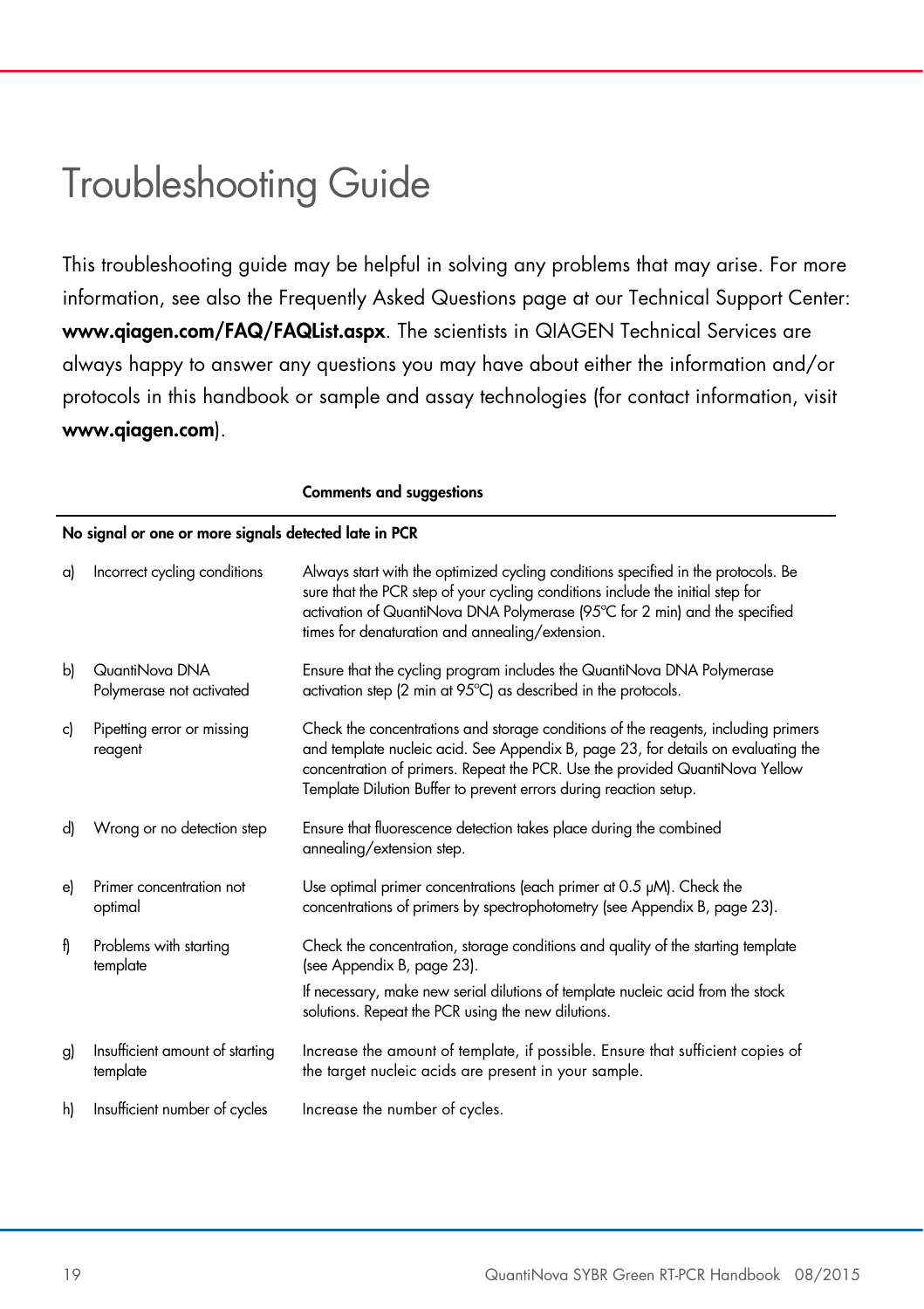#### i) Reaction volume too high For 96-well block cyclers, we recommend a final reaction volume of 20 μl. For 384-well block cyclers, we recommend a final reaction volume of 10 μl. j) RT-PCR product too long For optimal results, RT-PCR products should be between 60 and 150 bp. RT-PCR products should not exceed 200 bp. k) Primer design not optimal Check for PCR products by melting curve analysis or gel electrophoresis. If no specific PCR products are detected review the primer design guidelines (see Appendix B, page 23). Alternatively, use QuantiTect Primer Assays, which are predesigned primer sets for real-time RT-PCR (see ordering information, page 26). l) Wrong detection channel/filter chosen Ensure that the correct detection channel is activated or the correct filter set is chosen for the reporter dye. m) No detection activated Check that fluorescence detection was activated in the cycling program. n) Primers degraded Check for possible degradation of primers on a denaturing polyacrylamide gel. o) Incorrect temperature for RT reaction We recommend performing the RT reaction at 50°C. However, if this temperature does not yield satisfactory results, the temperature can be adjusted to between 42°C and 50°C. p) Incorrect ratio of QuantiNova RT Mix to QuantiNova SYBR Green RT-PCR Master Mix High volumes of RT reaction added to the PCR may reduce amplification efficiency. If not using the standard reaction volumes, ensure that the volume of QuantiNova RT Mix is changed proportionately so that the ratio of QuantiNova RT Mix to QuantiNova SYBR Green RT-PCR Master Mix remains the same.

#### Comments and suggestions

#### Primer dimers and/or nonspecific PCR products

| a) | $Mq^{2+}$ concentration adjusted | Do not adjust the Ma <sup>2+</sup> concentration in 2x QuantiNova SYBR Green RT-PCR<br>Master Mix.                                                                                                                                                                                                                                    |
|----|----------------------------------|---------------------------------------------------------------------------------------------------------------------------------------------------------------------------------------------------------------------------------------------------------------------------------------------------------------------------------------|
| bl | Primer design not optimal        | Check for PCR products by melting curve analysis or gel electrophoresis. If no<br>specific PCR products are detected review the primer design guidelines (see<br>Appendix B, page 23). Alternatively, use QuantiTect Primer Assays, which<br>are predesigned primer sets for real time RT-PCR (see ordering information,<br>page 26). |
|    | PCR product too long             | For optimal results, PCR products should be between 60 and 150 bp. PCR<br>products should not exceed 200 bp.                                                                                                                                                                                                                          |
| d) | Primers degraded                 | Check for possible degradation of primers on a denaturing polyacrylamide<br>gel.                                                                                                                                                                                                                                                      |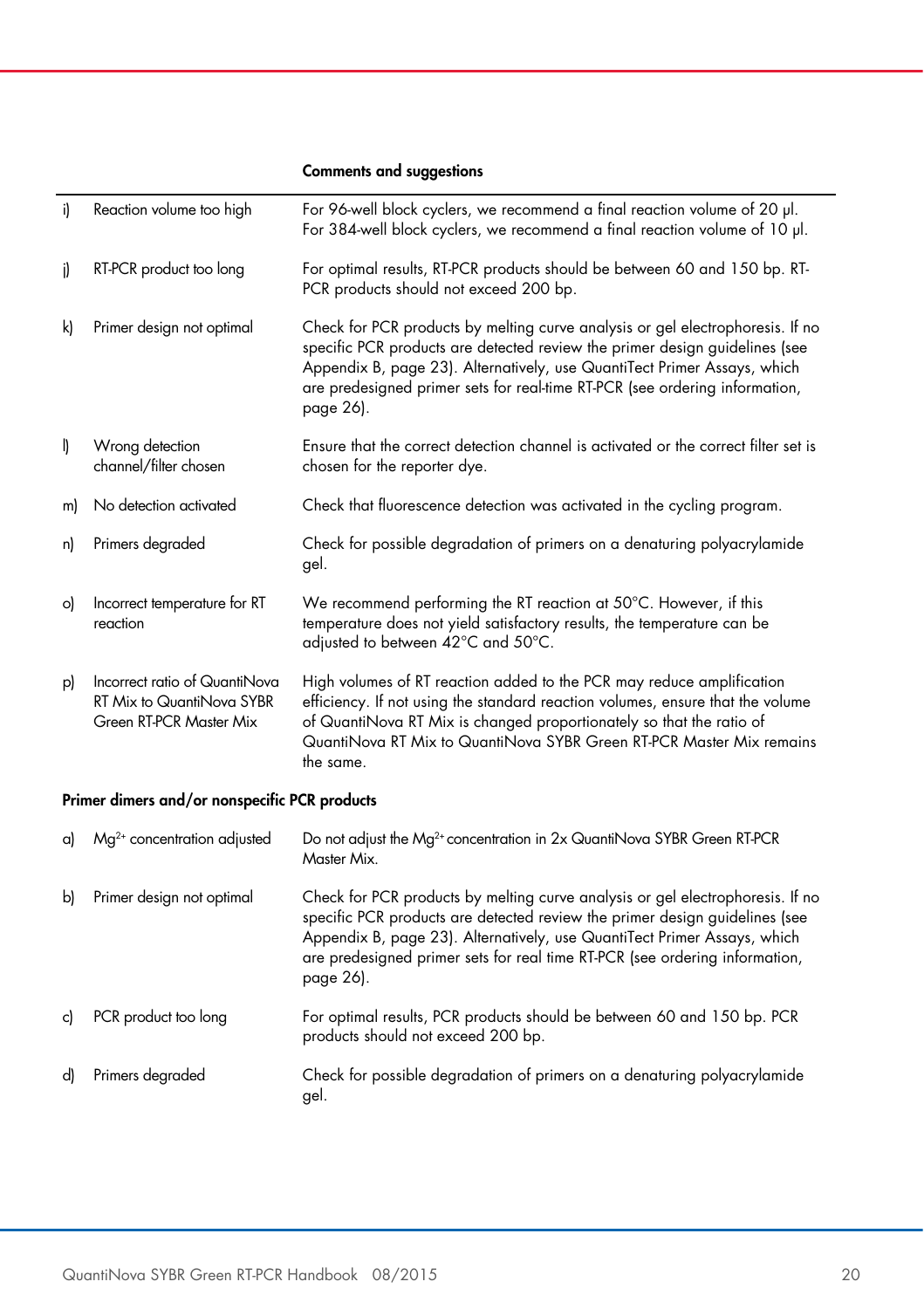#### Comments and suggestions

| e)                  | Contamination of RNA<br>sample with genomic DNA                          | Design primers that span exon-exon boundaries, so that only cDNA targets<br>can be amplified and detected. Alternatively, use QuantiTect Primer Assays,<br>which are predesigned primer sets that avoid amplification of genomic DNA<br>where possible (see ordering information, page 26). Treat the RNA sample<br>with DNase to digest the contaminating genomic DNA. |  |  |
|---------------------|--------------------------------------------------------------------------|-------------------------------------------------------------------------------------------------------------------------------------------------------------------------------------------------------------------------------------------------------------------------------------------------------------------------------------------------------------------------|--|--|
|                     | Increased fluorescence or C <sub>q</sub> value for "No Template" control |                                                                                                                                                                                                                                                                                                                                                                         |  |  |
| a)                  | Contamination of reagents                                                | Discard all the components of the assay (e.g., master mix and primers). Repeat the<br>assay using new components.                                                                                                                                                                                                                                                       |  |  |
| b)                  | Contamination during<br>reaction setup                                   | Take appropriate precautions during reaction setup, such as using aerosol-barrier<br>pipet tips.                                                                                                                                                                                                                                                                        |  |  |
|                     | High fluorescence in "No Reverse Transcription" control                  |                                                                                                                                                                                                                                                                                                                                                                         |  |  |
| a)                  | Contamination of RNA<br>sample with genomic DNA                          | Design primers that span exon-exon boundaries so that only cDNA targets can be<br>amplified and detected. Treat the RNA sample with DNase to digest the<br>contaminating genomic DNA.                                                                                                                                                                                   |  |  |
|                     | Varying fluorescence intensity                                           |                                                                                                                                                                                                                                                                                                                                                                         |  |  |
| a)                  | Contamination of real-time<br>cycler                                     | Decontaminate the real-time cycler according to the manufacturer's instructions.                                                                                                                                                                                                                                                                                        |  |  |
| b)                  | Real-time cycler no longer<br>calibrated                                 | Recalibrate the real-time cycler according to the manufacturer's instructions.                                                                                                                                                                                                                                                                                          |  |  |
| All cycler systems: |                                                                          |                                                                                                                                                                                                                                                                                                                                                                         |  |  |
| a)                  | Wavy curve at high template<br>amounts for highly expressed<br>targets   | In the analysis settings, reduce the number of cycles used for background<br>calculation (if your real-time cycler allows you to do so) or reduce the amount of<br>template.                                                                                                                                                                                            |  |  |

#### Applied Biosystems instruments only:

|                 | a) ARn values unexpectedly too In the analysis settings, reduce the number of cycles used for background |
|-----------------|----------------------------------------------------------------------------------------------------------|
| high or too low | calculation (if your real-time cycler allows you to do so) or reduce the amount of                       |
|                 | template. Check the used ROX concentration.                                                              |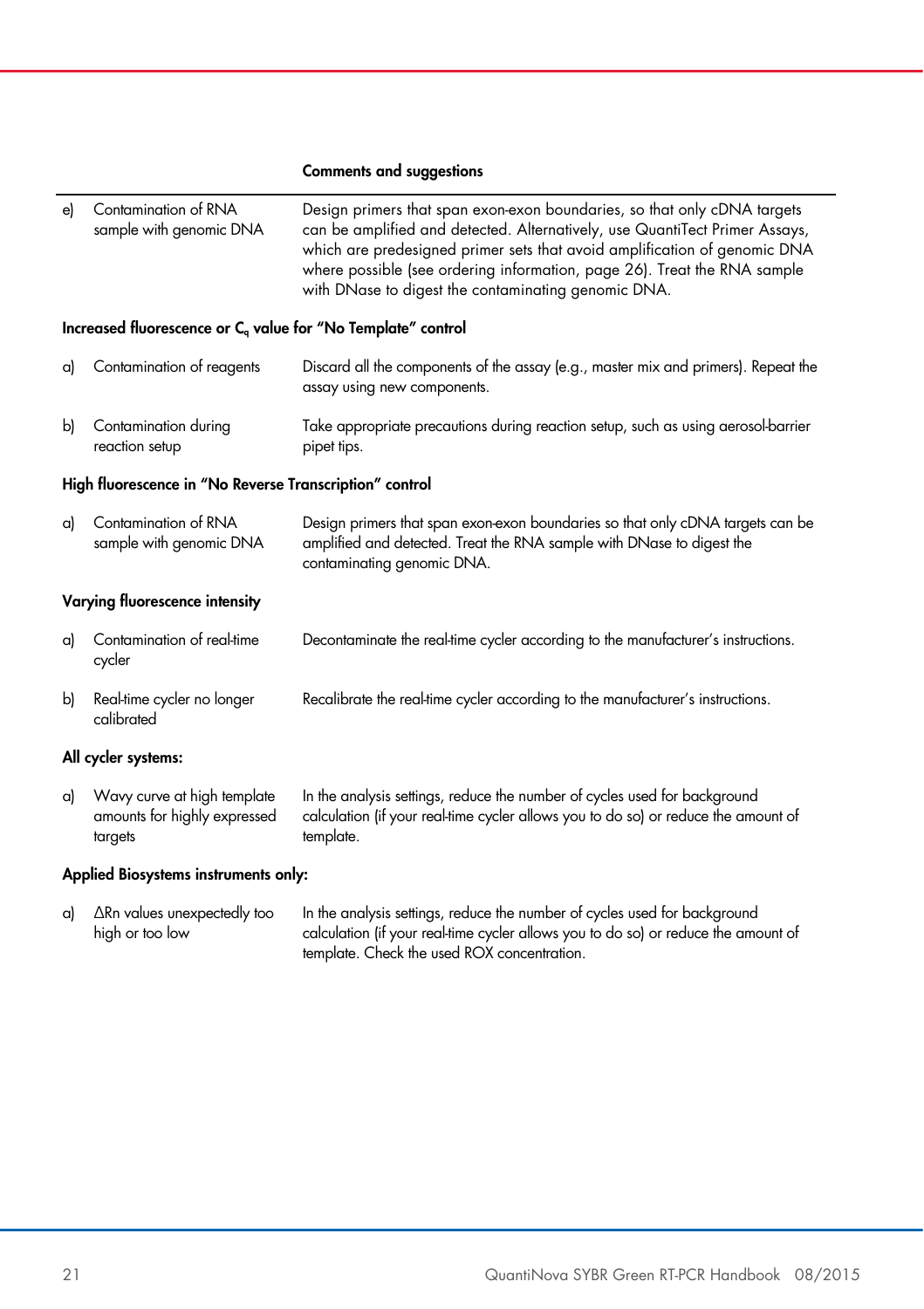# Appendix A: Reaction Setup Using Master Mix Containing High Concentration of ROX

Note: This appendix is only relevant for a reaction setup using a master mix containing a high concentration of ROX that has been added according to Table 2. When using a master mix containing a low concentration of ROX, the volume of ROX added is negligible and the standard reaction setup as described in Table 3 should be used.

|                                                                    | Volume/reaction |                |                                                |  |
|--------------------------------------------------------------------|-----------------|----------------|------------------------------------------------|--|
| Component                                                          | 96-well block   | 384-well block | <b>Final concentration</b>                     |  |
| 2x QuantiNova SYBR<br>Green RT-PCR Master<br>$Mix*$                | $11 \text{ pl}$ | $5.5$ pl       | 1x                                             |  |
| <b>QN SYBR Green RT-Mix</b>                                        | $0.2$ pl        | $0.1$ $\mu$    | 1x                                             |  |
| 10x primer mix (or<br>QuantiTect IC Primer<br>Assay <sup>t</sup> ) | $2 \mu$         | 1 μl           | 0.5 µM forward primer<br>0.5 µM reverse primer |  |
| <b>QN IC RNA (optional)</b>                                        | $1 \mu$         | $1 \mu$        | 1x                                             |  |
| Template RNA (added at<br>step $4$                                 | Variable        | Variable       | $\leq$ 200 ng/ reaction                        |  |
| <b>RNase-Free Water</b>                                            | Variable        | Variable       |                                                |  |
| <b>Total reaction volume</b>                                       | 20 µl           | $10 \mu$       |                                                |  |

#### Table 5. Reaction setup

\* Contains a 1:20 dilution for high ROX instruments (i.e., ABI PRISM 7000, Applied Biosystems 7300, 7900 and StepOne Real-Time PCR Systems).

† If using the QN IC RNA to monitor RT-PCR amplification, add 2 μl (for 96-well) or 1μl (for 384-well) of the 10x Ctrl\_QNIC\_1\_SG QuantiTect Primer Assay.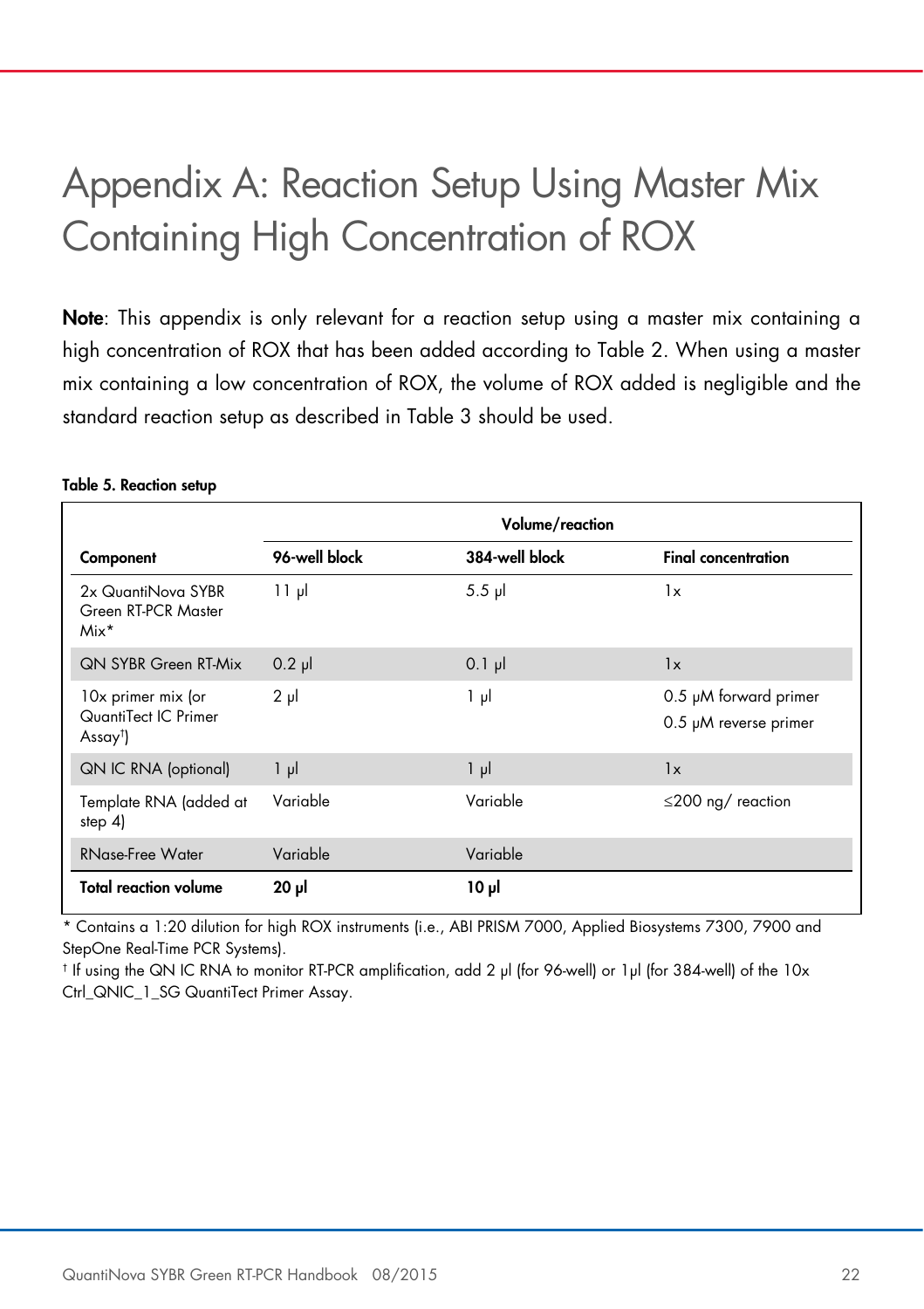# Appendix B: Assay Design and Handling Primers and SYBR Greens

Important factors for successful quantitative real-time RT-PCR include the design of optimal primer pairs, the use of appropriate primer concentrations and the correct storage of primers.

### Assay design

For guaranteed results in gene expression analysis experiments, we recommend using QuantiTect Primer Assays (see ordering information, page 26). If designing your own primers, please follow the guidelines for the optimal design of primers given below.

Since fluorescence from SYBR Green I increases strongly upon binding of the dye to any double-stranded DNA, it is particularly important to minimize nonspecific primer annealing by careful primer design

#### Primer sequence

- Length: 18–30 nucleotides
- GC content: 30-70%
- Always check the specificity of primers by performing a BLAST<sup>®</sup> search (www.ncbi.nlm.nih.gov/blast). Ensure that primer sequences are unique for your template sequence.
- Try to avoid highly repetitive sequences.
- Avoid complementarity of 2 or 3 bases at the 3' ends of primer pairs to minimize primer–dimer formation.
- Avoid mismatches between the 3' end of primers and the template sequence.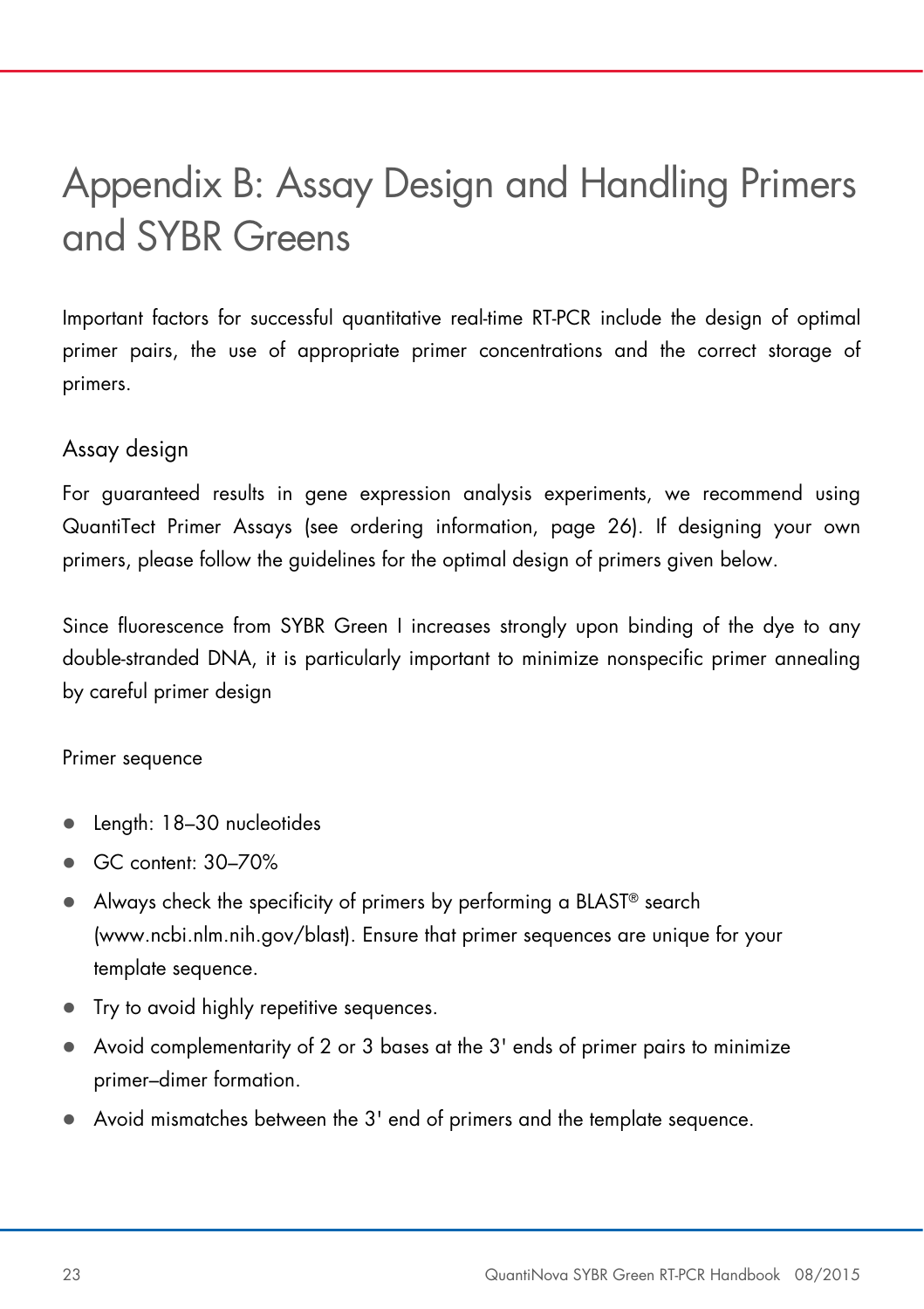Avoid runs of 3 or more Gs and/or Cs at the 3' end. Avoid complementary sequences within a primer sequence and between the primer pair.

### Product size

Ensure that the length of RT-PCR products is 60–150 bp. Some longer amplicons may amplify efficiently with minimal optimization.

### Handling and storing primers

Guidelines for handling and storing primers are given in Table 6 below. For optimal results, we recommend only combining primers of comparable quality.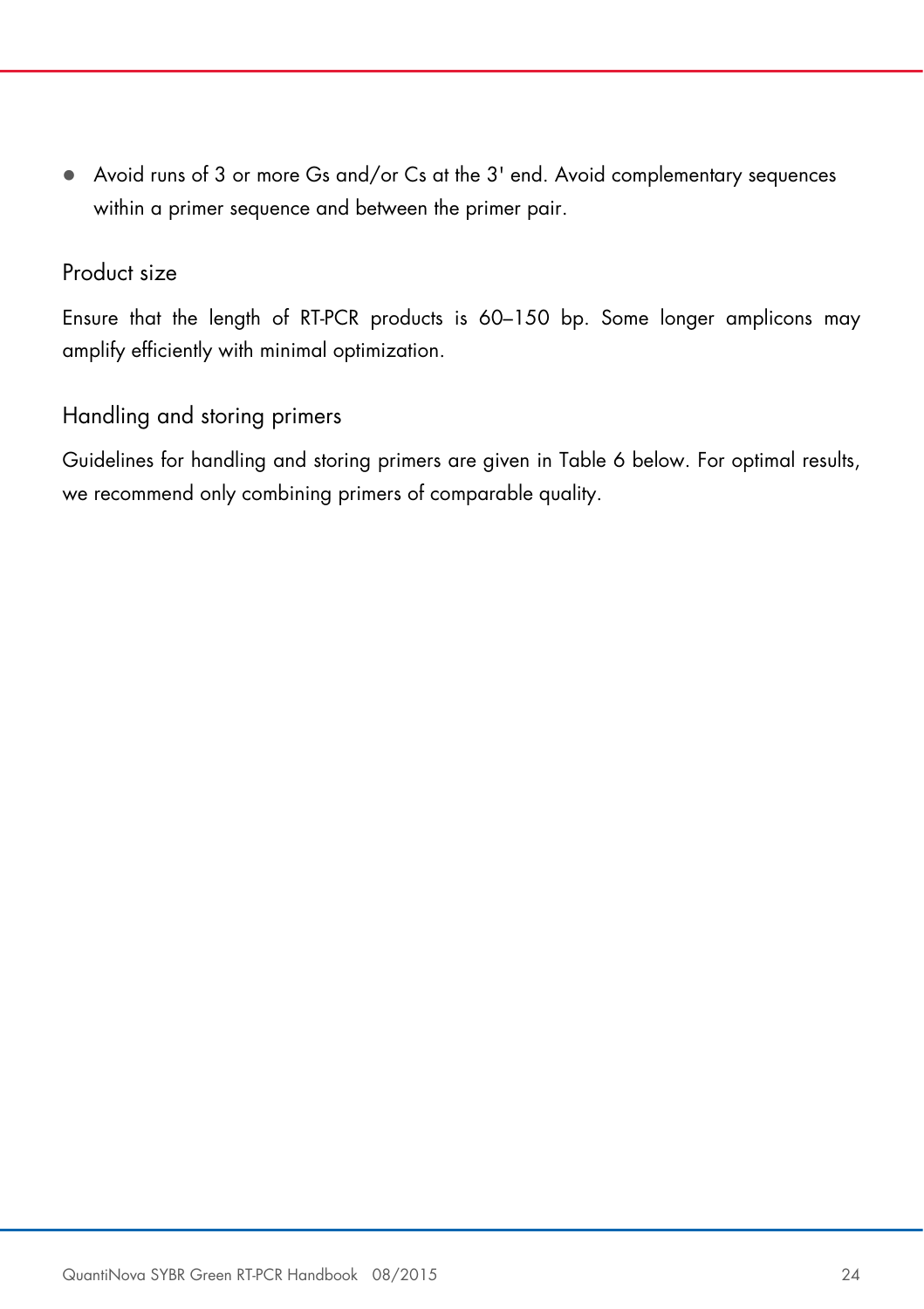| Table 6. Guidelines for handling and storing primers and probes |  |  |  |  |
|-----------------------------------------------------------------|--|--|--|--|
|-----------------------------------------------------------------|--|--|--|--|

|                               | <b>Description</b>                                                                                                                                                                                                                                                                                                                                                                                   |
|-------------------------------|------------------------------------------------------------------------------------------------------------------------------------------------------------------------------------------------------------------------------------------------------------------------------------------------------------------------------------------------------------------------------------------------------|
| Storage buffer                | Lyophilized primers should be dissolved in a small volume of low-salt<br>buffer to give a concentrated stock solution (e.g., 100 µM). We<br>recommend using TE (10 mM TrisHCl, 1 mM EDTA, pH 8.0) for<br>standard primers.                                                                                                                                                                           |
| Storage                       | Primers should be stored in sterile, nuclease-free TE buffer in small<br>aliquots at $-20^{\circ}$ C. Standard primers are stable under these<br>conditions for at least 1 year. Repeated freeze-thaw cycles should be<br>avoided, since they may lead to degradation.                                                                                                                               |
| Dissolving primers and probes | Before opening a tube containing lyophilized primer, centrifuge the<br>tube briefly to collect all material at the bottom of the tube. To<br>dissolve the primer, add the required volume of sterile, nuclease-free<br>TE buffer, mix, and leave for 20 minutes to allow the primer to<br>completely dissolve. Mix again and determine the concentration by<br>spectrophotometry as described below. |
|                               | We do not recommend dissolving primers in water. They are less<br>stable in water than in TE buffer and some may not dissolve easily in<br>water.                                                                                                                                                                                                                                                    |
| Concentration                 | Spectrophotometric conversion for primers and probes:                                                                                                                                                                                                                                                                                                                                                |
|                               | 1 $A_{260}$ unit = 20-30 $\mu$ g/ml                                                                                                                                                                                                                                                                                                                                                                  |
|                               | To check primer concentration, the molar extinction coefficient ( $\varepsilon_{260}$ )<br>can be used:                                                                                                                                                                                                                                                                                              |
|                               | $A_{260} = \varepsilon_{260}$ x molar concentration of primer or probe                                                                                                                                                                                                                                                                                                                               |
|                               | If the $\varepsilon_{260}$ value is not given on the data sheet supplied with the<br>primers or probes, it can be calculated from the primer sequence<br>using the following formula:                                                                                                                                                                                                                |
|                               | $\varepsilon_{260}$ = 0.89 x [(A x 15,480) + (C x 7340) + (G x 11,760) + (T x<br>8850)]                                                                                                                                                                                                                                                                                                              |
|                               | Example:                                                                                                                                                                                                                                                                                                                                                                                             |
|                               | Concentration of diluted primer: $1 \mu M = 1 \times 10^{-6} M$                                                                                                                                                                                                                                                                                                                                      |
|                               | Primer length: 24 nucleotides with 6 each of A, C, G, and T bases                                                                                                                                                                                                                                                                                                                                    |
|                               | Calculation of expected $A_{260}$ : 0.89 x [(6 x 15,480) + (6 x 7340) +<br>$(6 \times 11,760) + (6 \times 8850)] \times (1 \times 10^{-6}) = 0.232$                                                                                                                                                                                                                                                  |
|                               | The measured A260 should be within $+/- 30\%$ of the theoretical<br>value. If the measured A260 is very different to the theoretical value,<br>we recommend recalculating the concentration of the primers or<br>having the primers resynthesized.                                                                                                                                                   |
| Primer quality                | The quality of 18-30 mers can be checked on a 15% denaturing<br>polyacrylamide gel; a single band should be seen. Please contact<br>QIAGEN Technical Services for a protocol.                                                                                                                                                                                                                        |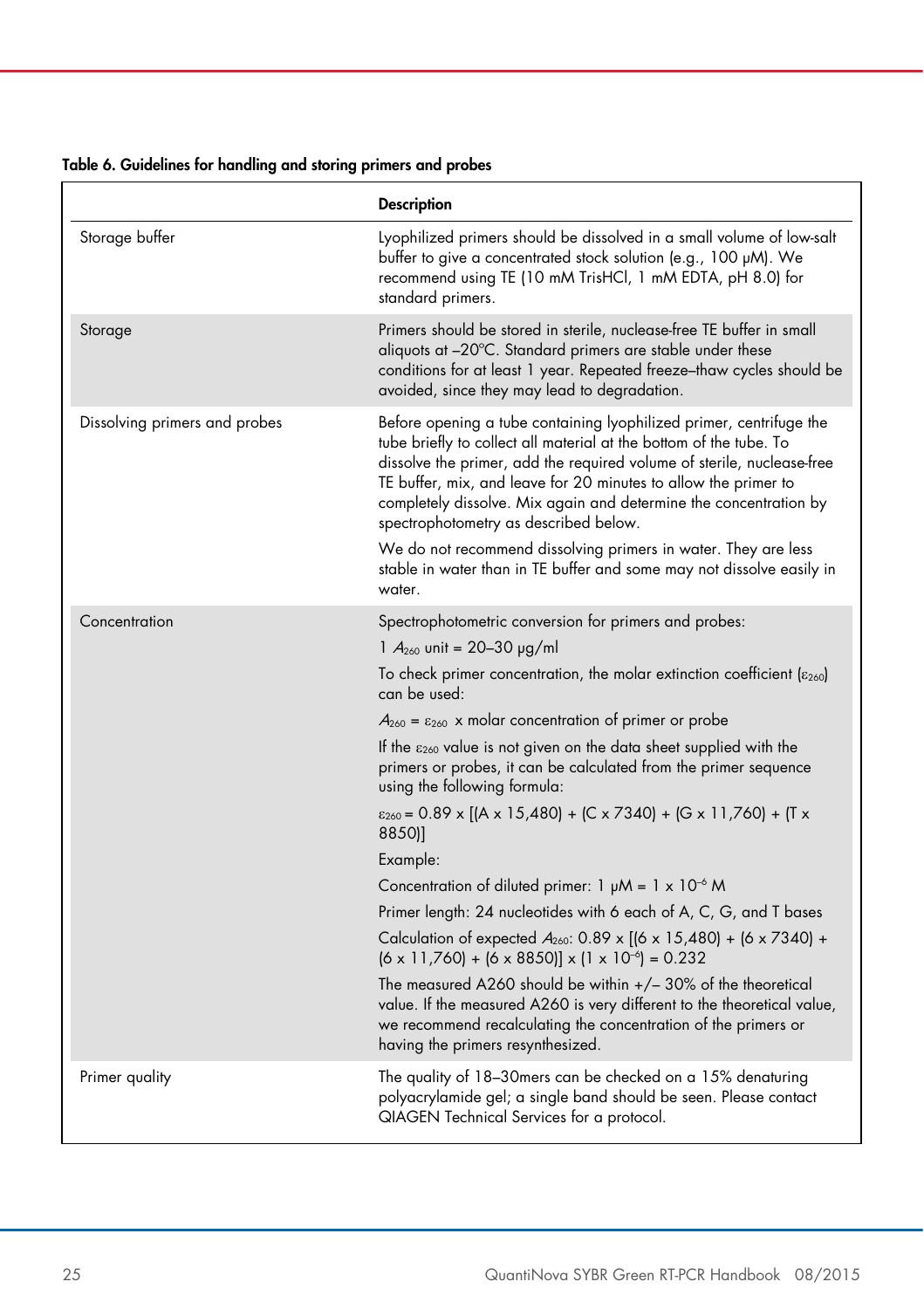# Ordering Information

| Product                                                                       | <b>Contents</b>                                                                                                                                                                                                                                                   | Cat. no.       |
|-------------------------------------------------------------------------------|-------------------------------------------------------------------------------------------------------------------------------------------------------------------------------------------------------------------------------------------------------------------|----------------|
| QuantiNova SYBR Green RT-PCR<br>Kit (100)                                     | For $100 \times 20$ µ reactions: 1 ml 2x<br>QuantiNova SYBR Green RT-PCR<br>Master Mix, 500 µl QuantiNova<br>Yellow Template Dilution Buffer, 250 µl<br>QN ROX Reference Dye, 20 µl 100x<br>QN RT Mix, 20 µl QN IC RNA, 1.9 ml<br><b>RNase-Free Water</b>         | 208152         |
| QuantiNova SYBR Green RT-PCR<br>Kit (500)                                     | For 500 $\times$ 20 µl reactions: $3 \times 1.7$ ml<br>2x Master Mix, 500 µl QuantiNova<br>Yellow Template Dilution Buffer, 1 ml<br>QN ROX Reference Dye, 100 µl 100x<br>QN RT Mix, 100 $\mu$ l QN IC RNA, 2 x<br>1.9 ml RNase-Free Water                         | 208154         |
| QuantiNova SYBR Green RT-PCR<br>Kit (2500)                                    | For $2500 \times 20$ µl reactions:<br>$15 \times 1.7$ ml 2x Master Mix,<br>5 x 500 µl QuantiNova Yellow<br>Template Dilution Buffer, 5 x 1 ml QN<br>ROX Reference Dye, 5 x 100 µl 100x<br>QN RT Mix, $5 \times 100$ µl QN IC RNA,<br>10 x 1.9 ml RNase-Free Water | 208156         |
| QuantiNova IC SYBR Green<br>Assay (Ctrl_QNIC_1_SG<br>QuantiTect Primer Assay) | For $500 \times 20$ µ reactions:<br>QuantiTect® Primer Assay for SYBR<br>based detection of IC RNA, available<br>via GeneGlobe®                                                                                                                                   | QT02589<br>307 |
| QuantiNova Reverse<br>Transcription Kit (10)                                  | For $10 \times 20$ µl reactions: 20 µl 8x<br>gDNA removal Mix, 10 µl Reverse<br>Transcription Enzyme, 40 µl Reverse<br>Transcription Mix (containing RT<br>primers), 20 µl Internal Control, 1.9 ml<br><b>RNase-Free Water</b>                                    | 205410         |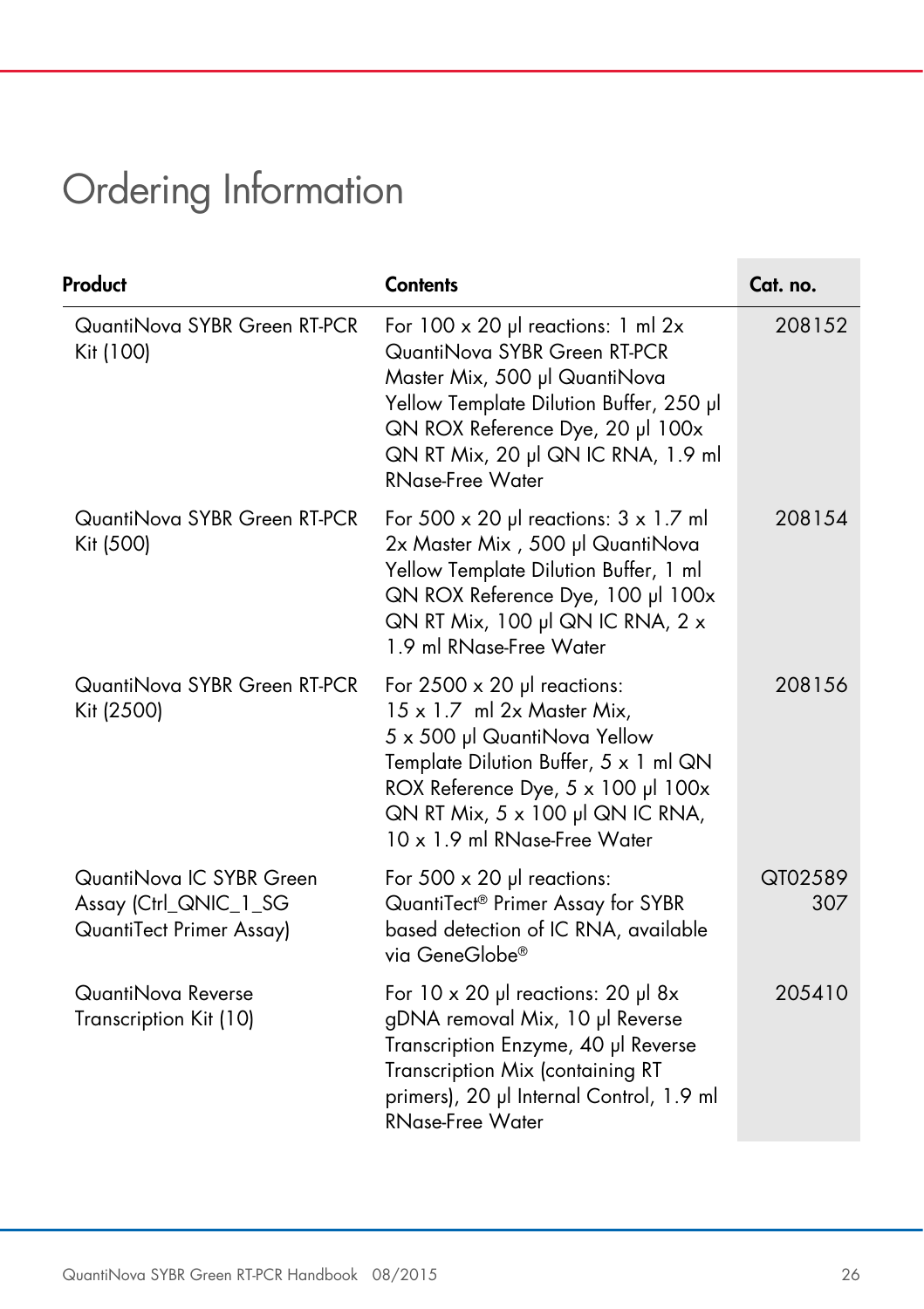| Product                                                                   | <b>Contents</b>                                                                                                                                                                                                                  | Cat. no. |
|---------------------------------------------------------------------------|----------------------------------------------------------------------------------------------------------------------------------------------------------------------------------------------------------------------------------|----------|
| QuantiNova Reverse<br>Transcription Kit (10)                              | For $10 \times 20$ µl reactions: $20$ µl 8x<br>gDNA removal Mix, 10 µl Reverse<br>Transcription Enzyme, 40 µl Reverse<br>Transcription Mix (containing RT<br>primers), 20 µl Internal Control, 1.9 ml<br><b>RNase-Free Water</b> | 205410   |
| QuantiNova SYBR Green PCR<br>Kit (100)                                    | For $100 \times 20$ µ reactions: 1 ml 2x<br>QuantiNova SYBR Green PCR Master<br>Mix, 250 µl QN ROX Reference Dye,<br>500 µl QuantiNova Yellow Template<br>Dilution Buffer, 1.9 ml Water                                          | 208252   |
| QuantiNova Probe RT-PCR Kit<br>(100)                                      | For $100 \times 20$ pl reactions: 1 ml $2x$<br>QuantiNova Probe RT-PCR Master Mix,<br>500 µl QuantiNova Yellow Template<br>Dilution Buffer, 250 µl QN ROX<br>Reference Dye, 20 µl 100x QN RT<br>Mix, 20 µl QN                    | 208352   |
| QuantiFast Multiplex RT-PCR Kit<br>(400)                                  | For 400 $\times$ 25 µl reactions: $3 \times 1.7$ ml<br>2x QuantiFast Multiplex RT-PCR Master<br>Mix (with ROX dye), 100 µl QuantiFast<br>RT Mix, 2 x 2 ml RNase-Free Water                                                       | 204854   |
| RNeasy MinElute Cleanup Kit<br>(50)                                       | 50 RNeasy MinElute Spin Columns,<br>Collection Tubes (1.5 ml and 2 ml),<br><b>RNase-Free Reagents and Buffers</b>                                                                                                                | 74204    |
| RNeasy Mini Kit – for purification of total RNA from animal cells, animal |                                                                                                                                                                                                                                  |          |
| tissues and yeast, and for RNA cleanup                                    |                                                                                                                                                                                                                                  |          |
| RNeasy Mini Kit (50)*                                                     | For 50 RNA minipreps: RNeasy Mini<br>Spin Columns, gDNA Eliminator<br>Solution, Collection Tubes, RNase-Free                                                                                                                     | 74104    |

Water and Buffers

\* Other kit sizes and formats available; please inquire.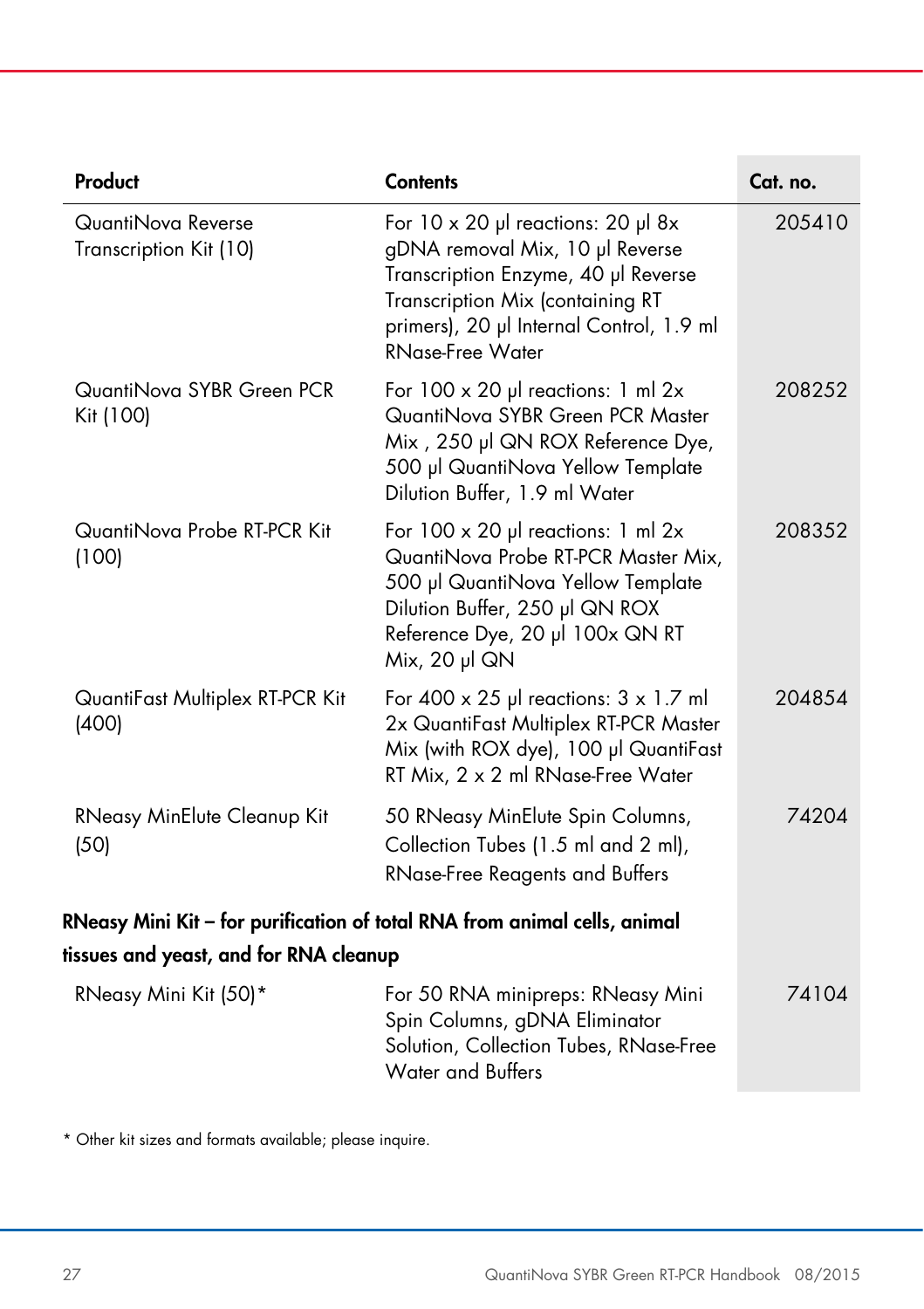| Product                                           | <b>Contents</b>                                                                                                                                                                                                                                        | Cat. no. |
|---------------------------------------------------|--------------------------------------------------------------------------------------------------------------------------------------------------------------------------------------------------------------------------------------------------------|----------|
| RNeasy Plus Universal Mini Kit<br>(50)            | For 50 RNA minipreps: RNeasy Mini<br>Spin Columns, gDNA Eliminator<br>Solution, Collection Tubes, RNase-Free<br>Water and Buffers                                                                                                                      | 73404    |
| and total RNA from the same cell or tissue sample | AllPrep <sup>®</sup> DNA/RNA Mini Kit $-$ for simultaneous purification of genomic DNA                                                                                                                                                                 |          |
| AllPrep DNA/RNA Mini Kit (50)                     | 50 AllPrep DNA Mini Spin Columns,<br>50 RNeasy Mini Spin Columns,<br>Collection Tubes, RNase-Free Reagents<br>and Buffers                                                                                                                              | 80204    |
| <b>Instruments</b>                                |                                                                                                                                                                                                                                                        |          |
| Rotor-Gene® Q 2plex HRM<br>Platform               | Real-time PCR cycler and High<br>Resolution Melt analyzer with 2<br>channels (green, yellow) plus HRM<br>channel, laptop computer, software,<br>accessories: includes 1-year warranty<br>on parts and labor, installation and<br>training not included | 9001560  |
| QIAgility® System HEPA/UV<br>(incl. PC)           | Robotic workstation for automated PCR<br>setup (with UV light and HEPA filter),<br>notebook computer and QIAgility<br>Software: includes installation and<br>training, 1-year warranty on parts and<br>labor                                           | 9001532  |

For up-to-date licensing information and product-specific disclaimers, see the respective QIAGEN kit handbook or user manual. QIAGEN kit handbooks and user manuals are available at www.qiagen.com or can be requested from QIAGEN Technical Services or your local distributor.

Visit www.qiagen.com/geneXpression to find out more about standardized solutions for gene expression analysis – from RNA preparation to real-time RT-PCR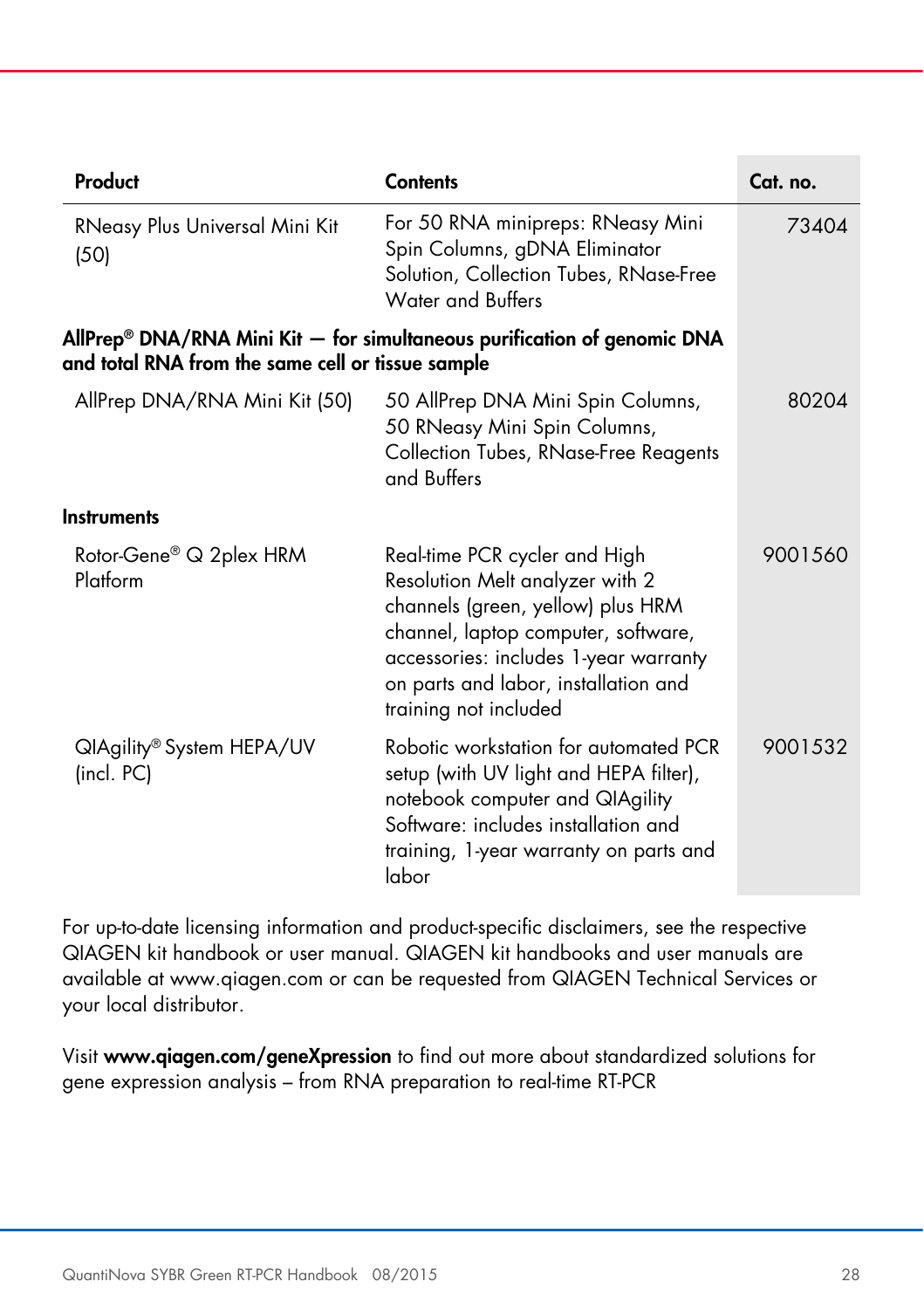#### Limited License Agreement for QuantiNova SYBR Green RT-PCR Kit

Use of this product signifies the agreement of any purchaser or user of the product to the following terms:

- 1. The product may be used solely in accordance with the protocols provided with the product and this handbook and for use with components contained in the kit only. QIAGEN grants no license under any of its intellectual property to use or incorporate the enclosed components of this kit with any components not included within this kit except as described in the protocols provided with the product, this handbook, and additional protocols available at www.qiagen.com. Some of these additional protocols have been provided by QIAGEN users for QIAGEN users. These protocols have not been thoroughly tested or optimized by QIAGEN. QIAGEN neither guarantees them nor warrants that they do not infringe the rights of third-parties.
- 2. Other than expressly stated licenses, QIAGEN makes no warranty that this kit and/or its use(s) do not infringe the rights of third-parties.
- 3. This kit and its components are licensed for one-time use and may not be reused, refurbished, or resold.
- 4. QIAGEN specifically disclaims any other licenses, expressed or implied other than those expressly stated.
- 5. The purchaser and user of the kit agree not to take or permit anyone else to take any steps that could lead to or facilitate any acts prohibited above. QIAGEN may enforce the prohibitions of this Limited License Agreement in any Court, and shall recover all its investigative and Court costs, including attorney fees, in any action to enforce this Limited License Agreement or any of its intellectual property rights relating to the kit and/or its components.

For updated license terms, see www.qiagen.com.

Trademarks: QIAGEN®, Sample to Insight®, QIAgility®, AllPrep®, GeneGlobe®, Q-Bond®, QuantiNova®, QuantiTect®, RNeasy®, Rotor-Gene® (QIAGEN Group); Applied Biosystems® ABI PRISM®, SYBR®, ROX™, StepOne™, ViiA7™, QuantStudio® (Life Technologies Corporation); BLAST® (National Library of Medicine).

1090918 08/2015 HB-1973-001 © 2015 QIAGEN, all rights reserved.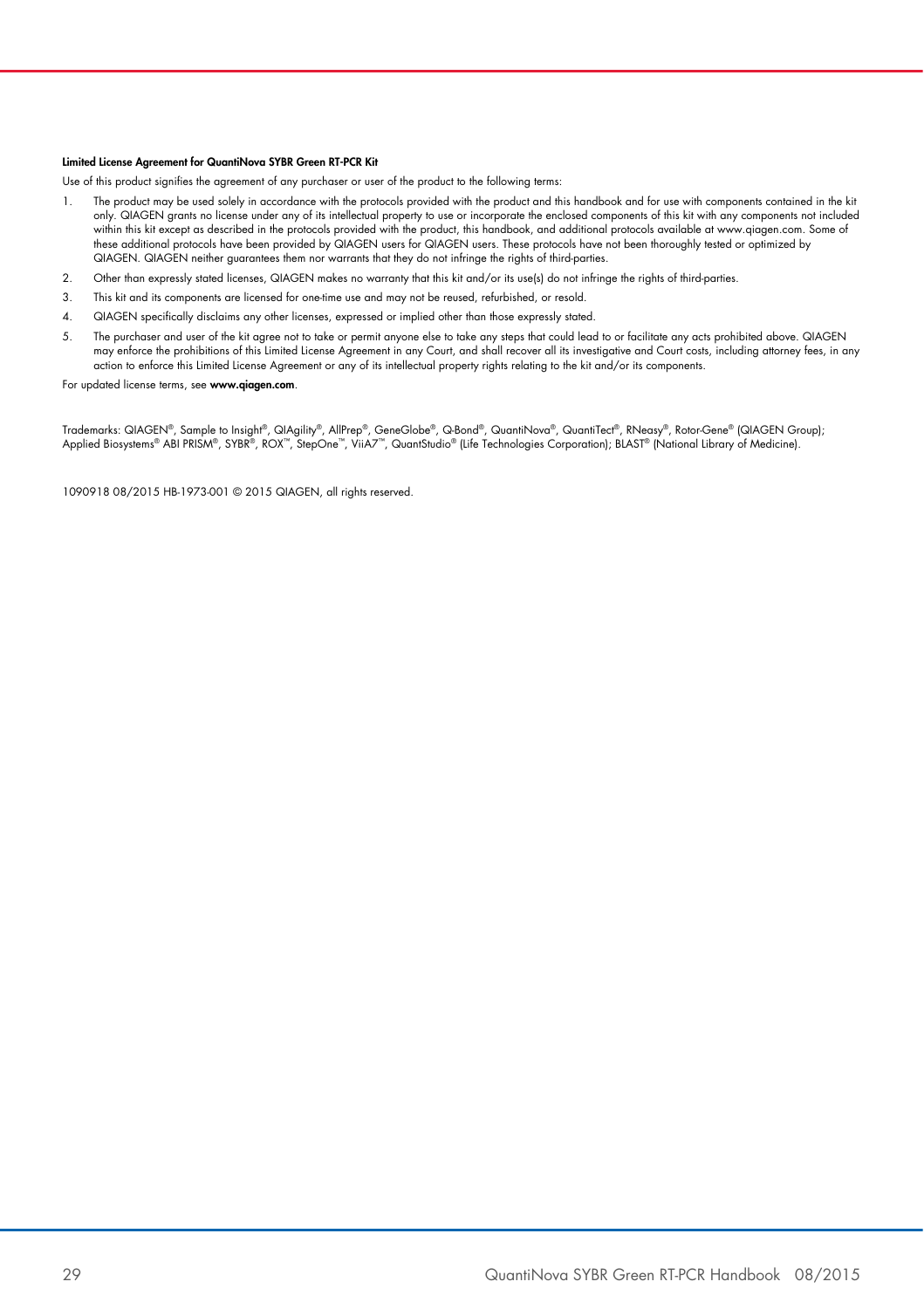**Notes**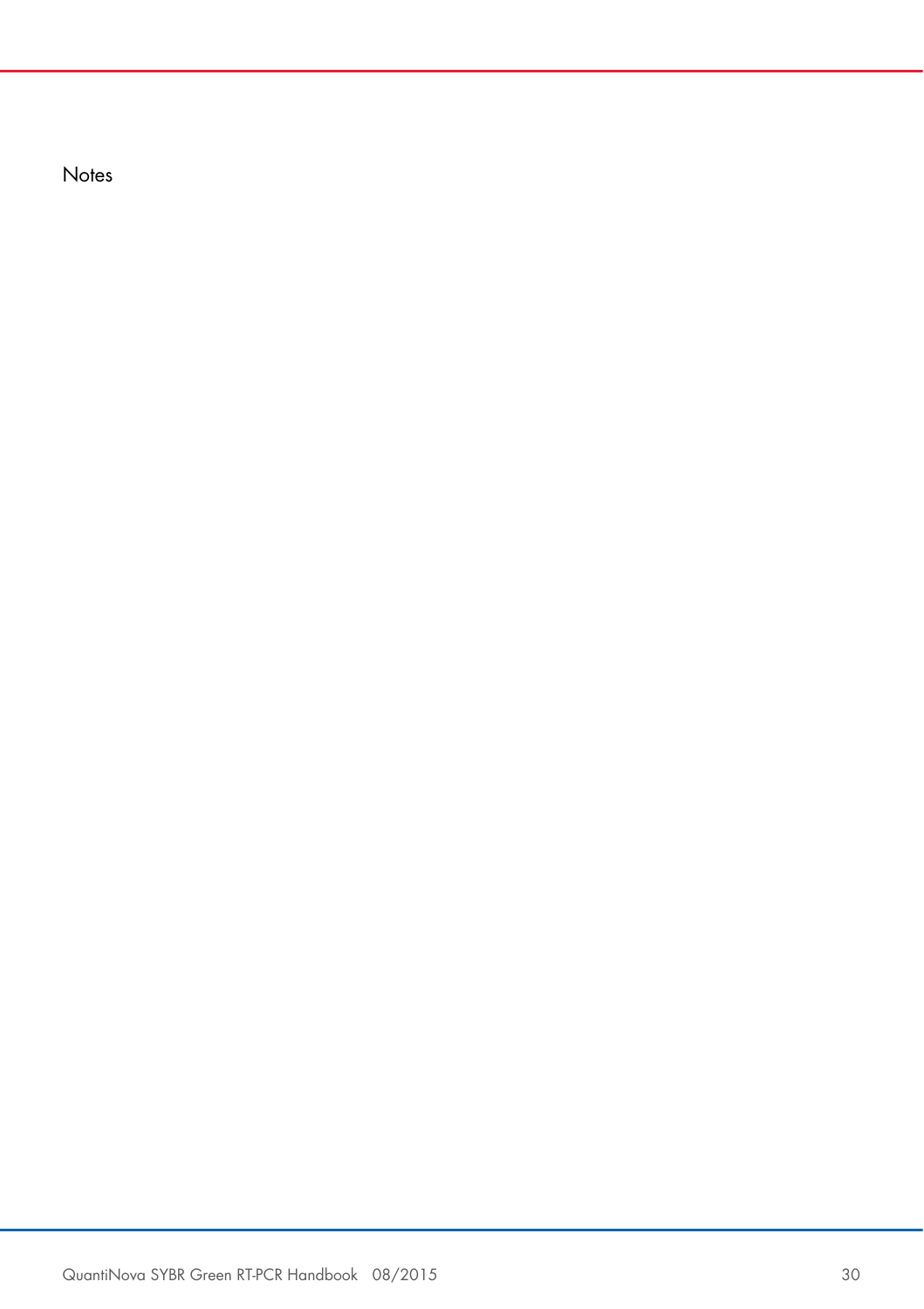**Notes**